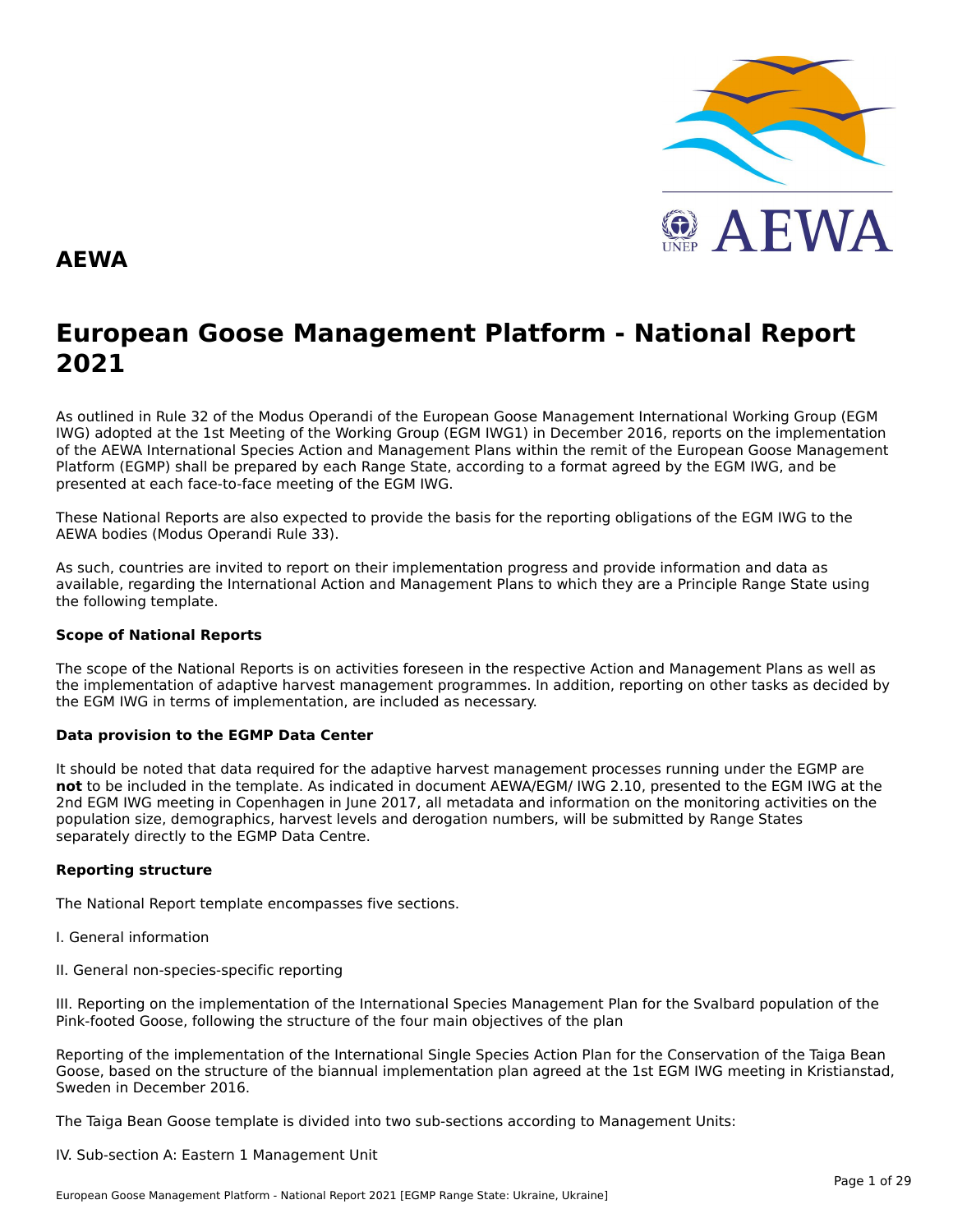V. Sub-section B: Western and Central Management Units

**Please note that country-specific questions are indicated (see bold text in square brackets under the questions)** and only need to be answered by the respective countries.

#### **Deadline for submission**

The final deadline for submission of the National Reports to the Secretariat is set for **Friday 30 April 2021.**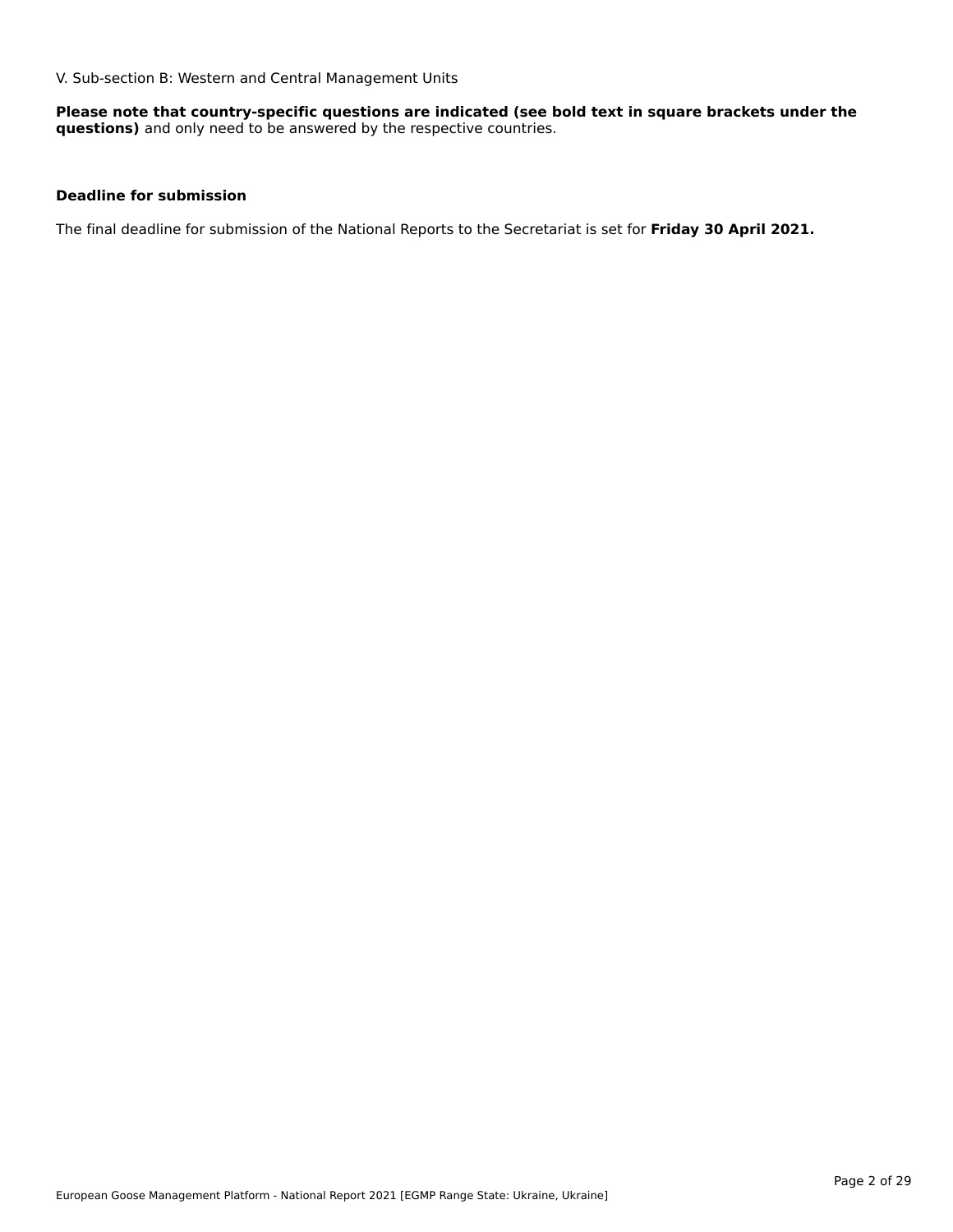#### **I. General information**

#### **To be completed by all Range States**

Name of reporting country››› Ukraine

### **Designated National EGMP Administrative Authority**

Full name of the institution ››› Ministry of Environmental Protection and Natural Resources of Ukraine

Name and title of the head of institution ››› Roman Abramovsky, Minister

Mailing address - Street and number ››› Mytropolyta Vasylia Lypkivs'kogo Str., 35

P.O. Box›››

Postal code ››› 03035

City ››› Kyiv

**Country** ››› Ukraine

Telephone ››› +380442063100

E-mail››› abramovskyy@mepr.gov.ua

Website››› https://mepr.gov.ua/

### **Designated National Government Representative (NGR) for EGMP matters**

Name and title of the NGR ivatile and the of the NGT<br>>>> Volodymyr Domashlinets, Acting Head of Department of Biodiversity and Land Resources, Head of Fauna **Protection Division** 

Affiliation (institution, department) ››› Ministry of Environmental Protection and Natural Resources of Ukraine, Department of Biodiversity and Land Resources

Mailing address - Street and number ››› Mytropolyta Vasylia Lypkivs'kogo Str., 35

P.O. Box›››

Postal code››› 03035

City ››› Kyiv

Country››› Ukraine

Telephone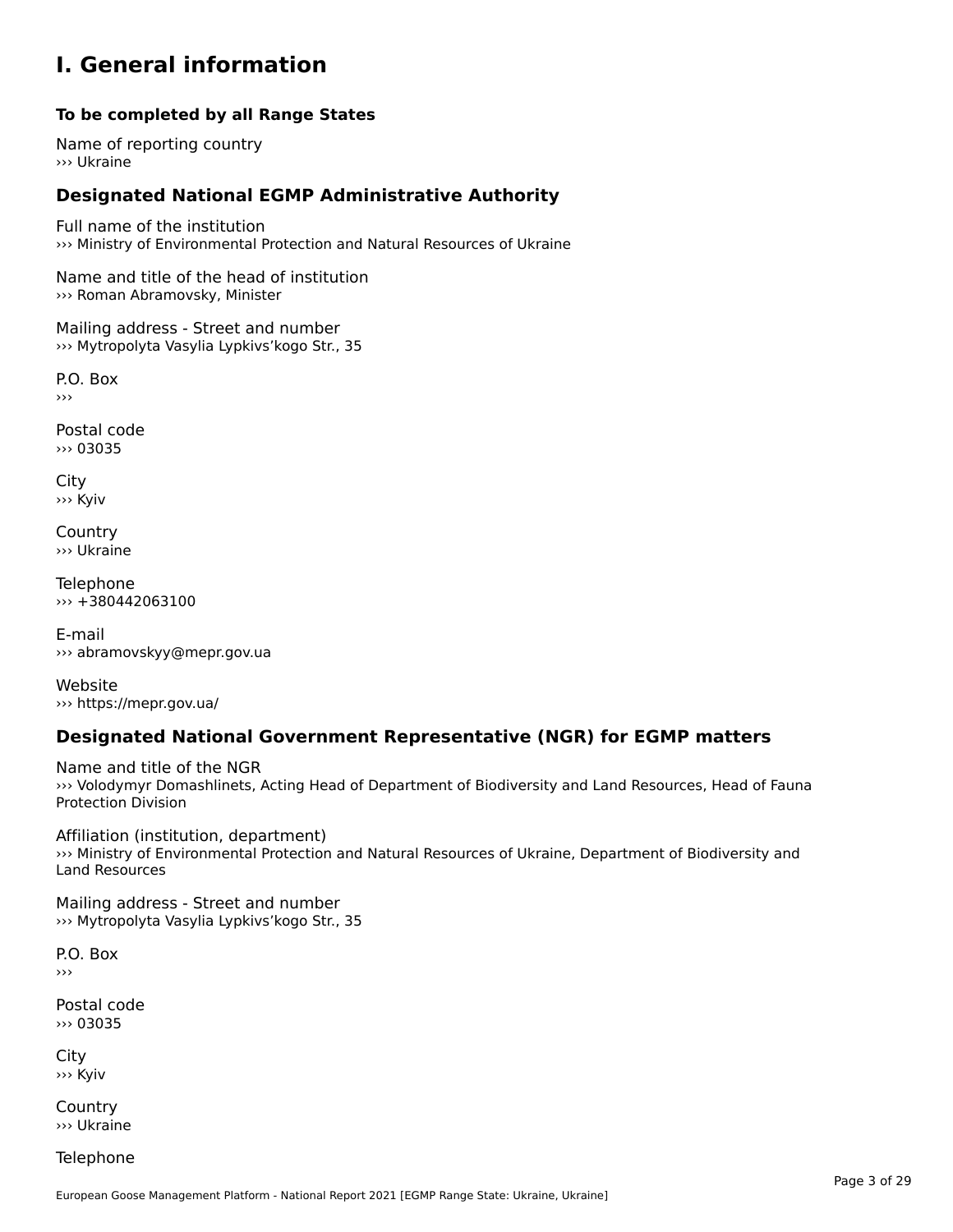››› +38 044 206-31-27

E-mail ››› domashlinets@mepr.gov.ua

Website ››› https://mepr.gov.ua/

# **Additional designated National Government Representative (NGR) for EGMP matters (if available)**

Name and title of the NGR ››› Olesya Petrovych, Chief Specialist at the Unit of coordination of education and recreation activities

Affiliation (institution, department) ››› Ministry of Environmental Protection and Natural Resources of Ukraine

Mailing address - Street and number ››› Mytropolyta Vasylia Lypkivs'kogo Str., 35

P.O. Box

Postal code››› 03035

City ››› Kyiv

**Country** ››› Ukraine

Telephone ››› +38 044 206 21 93

E-mail››› petrovych.o@gmail.com

Website››› https://mepr.gov.ua/

### **Designated National Expert (NE) for EGMP matters**

Name and title of the NE ››› Dr. Vasyl Kostyushyn, Head of Departmant of Monitoring and Conservation of Animals

Affiliation (institution, department) ››› I.I. Schmalhausen Institute of Zoology of National Academy of Sciences of Ukraine

Mailing address - Street and number ››› B. Khmelnytskogo Str., 15

P.O. Box

Postal code ››› 01601

City ››› Kyiv

**Country** ››› Ukraine

Telephone ››› +380 44 235 51 87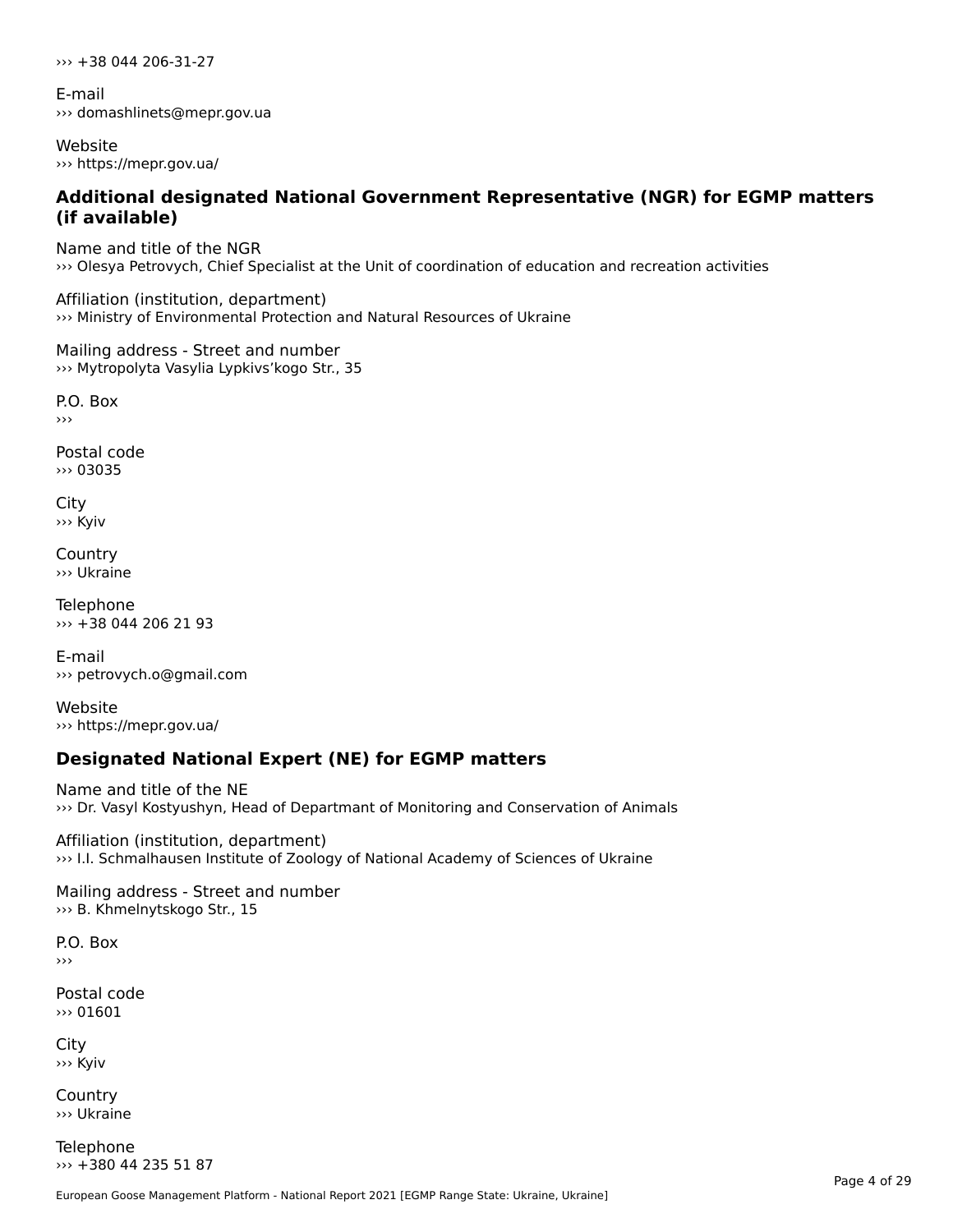E-mail››› kost@izan.kiev.ua

Website ››› http://www.izan.kiev.ua/

### **Additional designated National Expert (NE) for EGMP matters (if available)**

Name and title of the NE›››Affiliation (institution, department) Mailing address - Street and number  $\rightarrow$   $>$ 

P.O. Box ›››

Postal code

›››

City ااب<br><<

**Country**  $\rightarrow$   $>$ 

Telephone ›››

E-mail›››

Website›››

#### **Other relevant institutions/entities/individual experts that have contributed to this report**report

Please insert information on any other relevant institutions/entities/individual experts that have continuated to this report

### **Additional information and comments (optional)**

Please insert additional information and comments ›››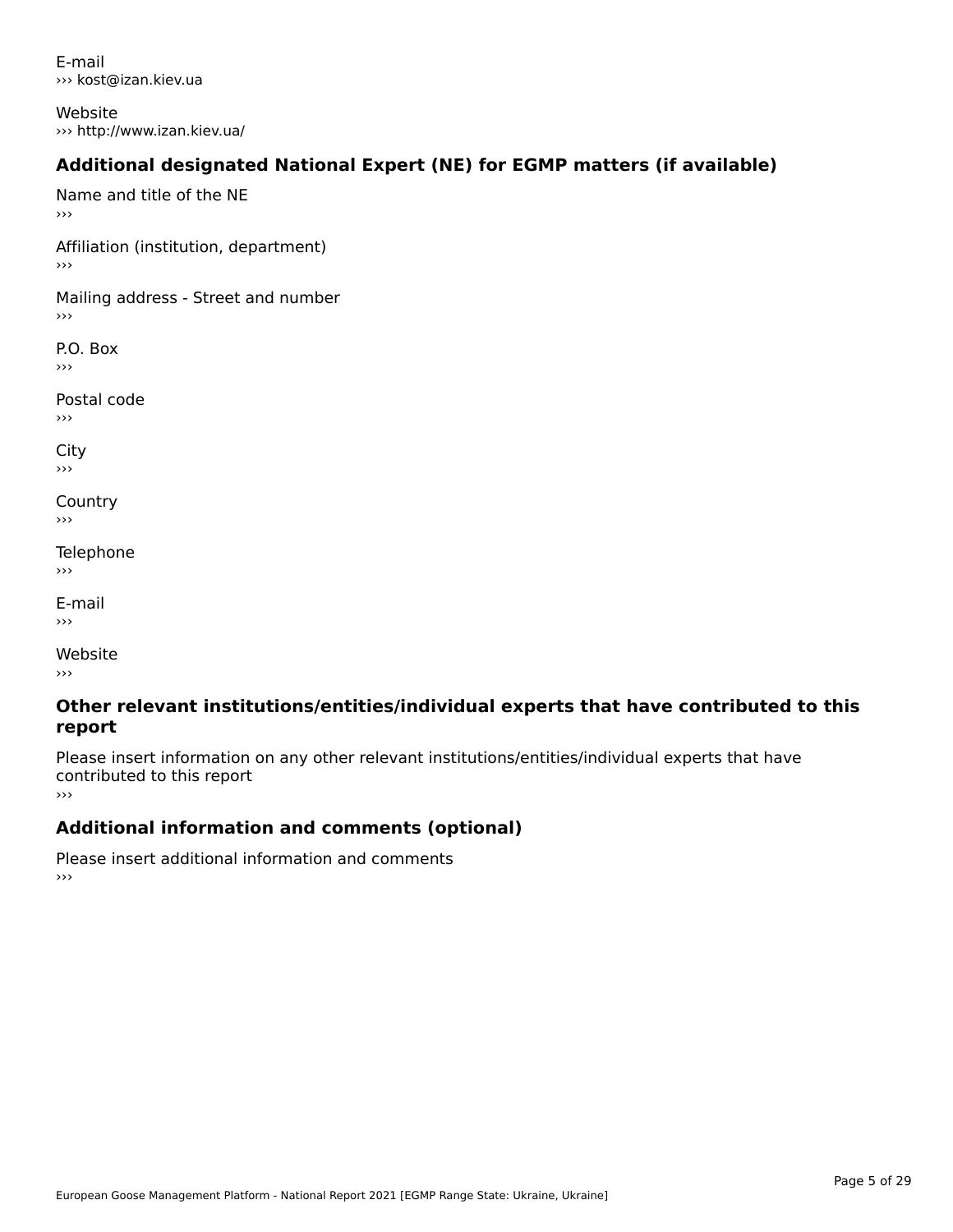#### **II. General non-species-specific reporting**

#### **To be completed by all Range States**

II.1. Are you monitoring the level of agricultural conflict (damage, complaints) with geese in your country n.i. Are you monitoring the lever or agricultural connict (damage, complaints) with g<br>on national (centralized for the entire country), regional(sub-national) or local level?

(PfG ISMP p.33, Objective II  $(4+5)$ ) Please select only one option ☑ Yes**☑ Yes**<br>□ No □ No<br>□ Not relevant

Please indicate the level:

Possibility for multiple options  $\Box$  National (centralized for the entire country) **☑ Regional (sub-national)**<br>☑ Local

#### **National (centralized for the entire country) monitoring**

Please provide details on the national monitoring methods, units, frequency and the coverage

Are these national activities species-specific? ∩ne enese national activity<br>Please select only one option ים וכ<br>⊡ No

Please list the species

›››

#### **Regional (sub-national) monitoring**

Please provide details on the regional monitoring methods, units, frequency and the coverage ››› The monitoring of birds at the regional level is carried out by scientific institutes. In particular, in the southern region, within the Azov-Black Sea flyway, counts of birds is carried out by the Azov-Black Sea Southern region, within the Azov-Black Sea hyway, counts or birds is carried out by the Azov-Black Sea<br>Ornithological Station during migration and wintering periods. The results are regularly published in Branta magazine https://branta.org.ua/en/

Are these regional activities species-specific?

∩ne enese regional activ<br>Please select only one option ☑ No

Please list the species ›››

### **Local monitoring**

Please provide details on the local monitoring methods, units, frequency and the coverage ››› The monitoring at the local level is carried out by workers of Protected Areas. Within the Azov-Black Sea whe monitoring at the local level is carried out by workers or Protected Areas. Within the Azov-Black Sea<br>flyway, 8 national natural parks, 2 biosphere reserves, and 2 regional landscape parks conduct censuses of nyway, o hadonal hatural parks, 2 biosphere reserves, and 2 regional landscape parks conduct censuses<br>geese during migration and wintering periods. In the northern region of Ukraine within flyway of geese, 4 geese during migration and wintening periods. In the northern region or okrame within hyway or geese, 4<br>national parks and 3 nature reserves conduct counts of birds during migration. The results are published in the annual volumes of reports (the Chronicles of Nature) and scientific articles.

Are these local activities species-specific? ∧ne these local detivitie.<br>Please select only one option **☑ Yes**<br>□ No

Please list the species ››› Researchers from national parks pay special attention to rare species of birds and species protected at the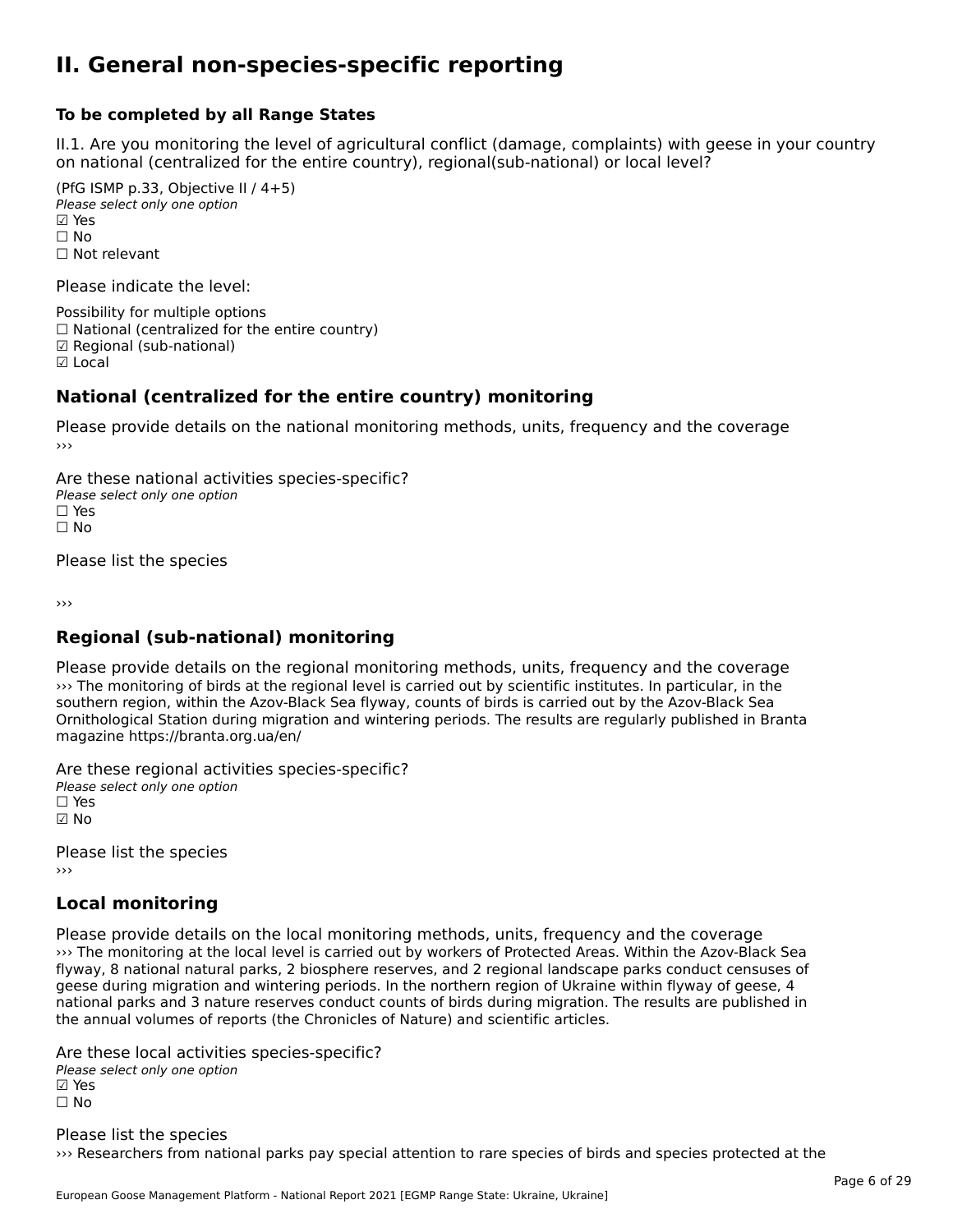national and international level.

Please explain the reasons›››

Please explain the reasons ›››

II.2. What management measures does your country apply to manage agricultural conflicts related to

(PfG ISMP p. 33, Objective II  $/$  4+5)

Possibility for multiple options

rossibility for multiple options<br>□ No agricultural conflict related to geese has been recorded in my country

 $\Box$  No management measures are applied to manage agricultural conflicts related to geese

□ No management measures are applied to manage agricultural connicts rela<br>□ Compensation schemes (payments to farmers for losses e.g. crop damage)

∟ Compensation schemes (payments to farmers for fosses e.g. crop damage)<br>□ Subsidy schemes (payments to support farmers to provide for/tolerate geese on their land, replacing agricultural use)

☑ Scaring schemes or other preventive measures designed to actively keep geese away from farmland⊠ Scaring scrientes of other preventive measures designed to a<br>□ Designation of goose foraging areas (accommodation areas)

□ Designation or goose foraging areas (accommodation areas)<br>□ Derogation shooting to keep geese away from sensitive crops and to reduce population size

□ Derogation shooting to keep geese away nom sensitive crops and<br>□ Any other management measures to alleviate agricultural conflict

### **No management measures are applied**

Please explain the reasons ›››

### **Compensation schemes (payments to farmers for losses e.g. crop damage)**

Please indicate the level at which the schemes are applied

Possibility for multiple options

™assibility for multiple options<br>□ National (centralized for the entire country)

□ National (centralized io<br>□ Regional (sub-national)

☐ Local

Please explain how the damage (yield loss) is determined

Are these schemes species-specific?Please select only one option☐ Yes

☐ No

Please provide details on the species-specific measures

Please provide any other details (e.g. results), if available

Please explain the reasons

Is the effectiveness of this scheme evaluated?Please select only one option ☐ Yes☐ No

Please provide details on the evaluation of effectiveness

Please provide any other details (e.g. results), if available

Please explain the reasons›››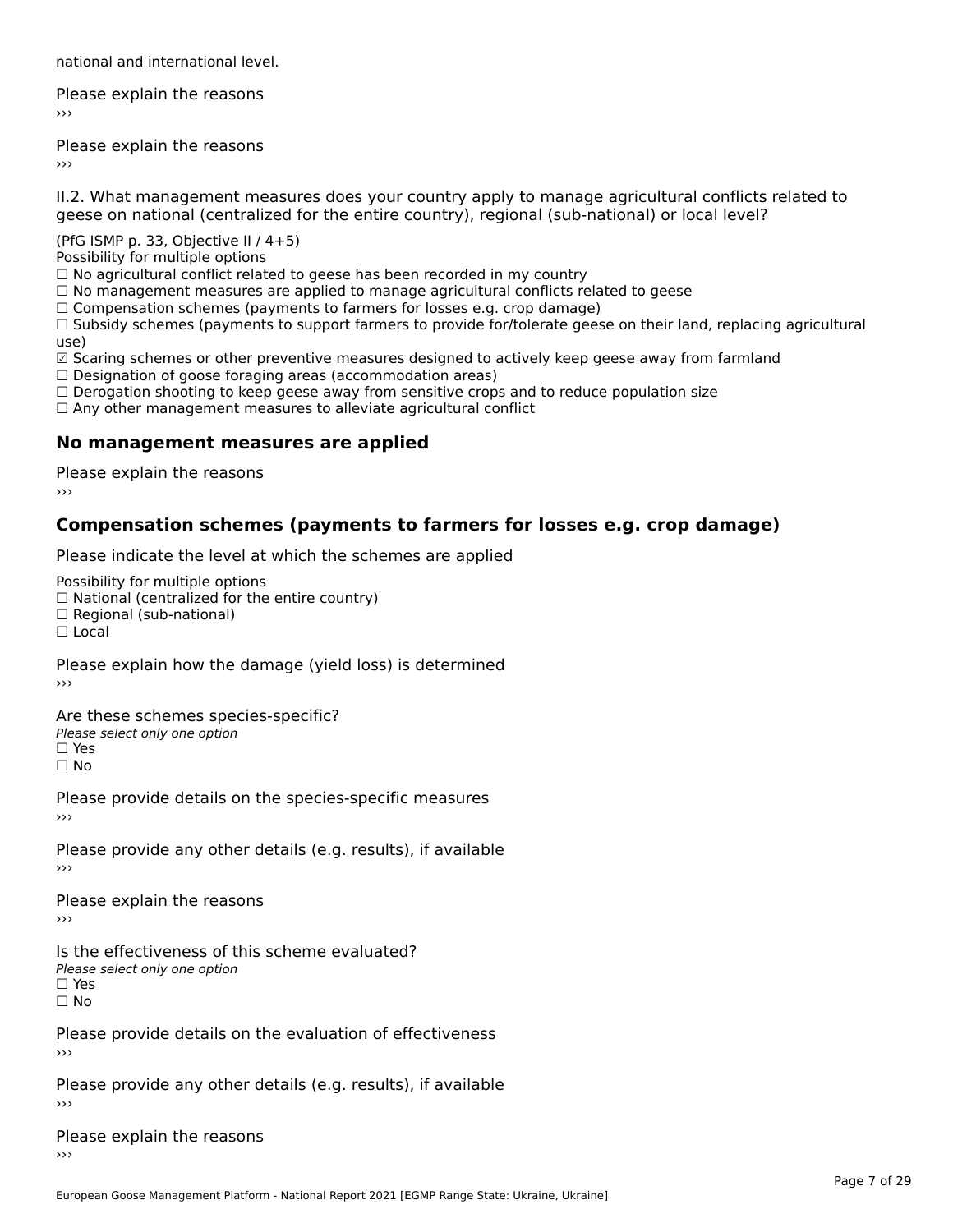#### **Subsidy schemes (payments to support farmers to provide for/tolerate geese on their land, replacing agricultural use)**

Please indicate the level at which subsidy schemes are provided

Possibility for multiple options rossibility for multiple options<br>□ National (centralized for the entire country) □ Regional (centranzed to<br>□ Regional (sub-national) ☐ Local

Please provide details on the subsidy schemes

Are these schemes species-specific?∩ne these senemes spee<br>Please select only one option □ Yes<br>□ No

Please provide details on the species-specific measures

Please provide any other details (e.g. results) if available

Please explain the reasons ›››

Is the effectiveness of this scheme evaluated?□ CIC CILCCLIVENC55 OF C<br>Please select only one option □ Yes<br>□ No

Please provide details on the evaluation of effectiveness

Please provide any other details (e.g. results) if available

Please explain the reasons

#### **Scaring schemes or other preventive measures designed to actively keep geese awayfrom farmland**

Please indicate the level of the schemes

Possibility for multiple options  $\Box$  National (centralized for the entire country)  $\Box$  Regional (sub-national) ☑ Local

Please provide details on the scaring schemes or other preventive measures ››› As a rule, private farmers keep geese away by scarecrows and simple mechanical noises. Sometimes w As a rule, private familiers keep<br>farmers scare geese by shooting.

Is the effectiveness of this scheme evaluated? □ CIC CILCCLIVENC55 OF C<br>Please select only one option ☑ No

Please provide details on the evaluation of effectiveness

Please provide any other details (e.g. results) if available

Please explain the reasons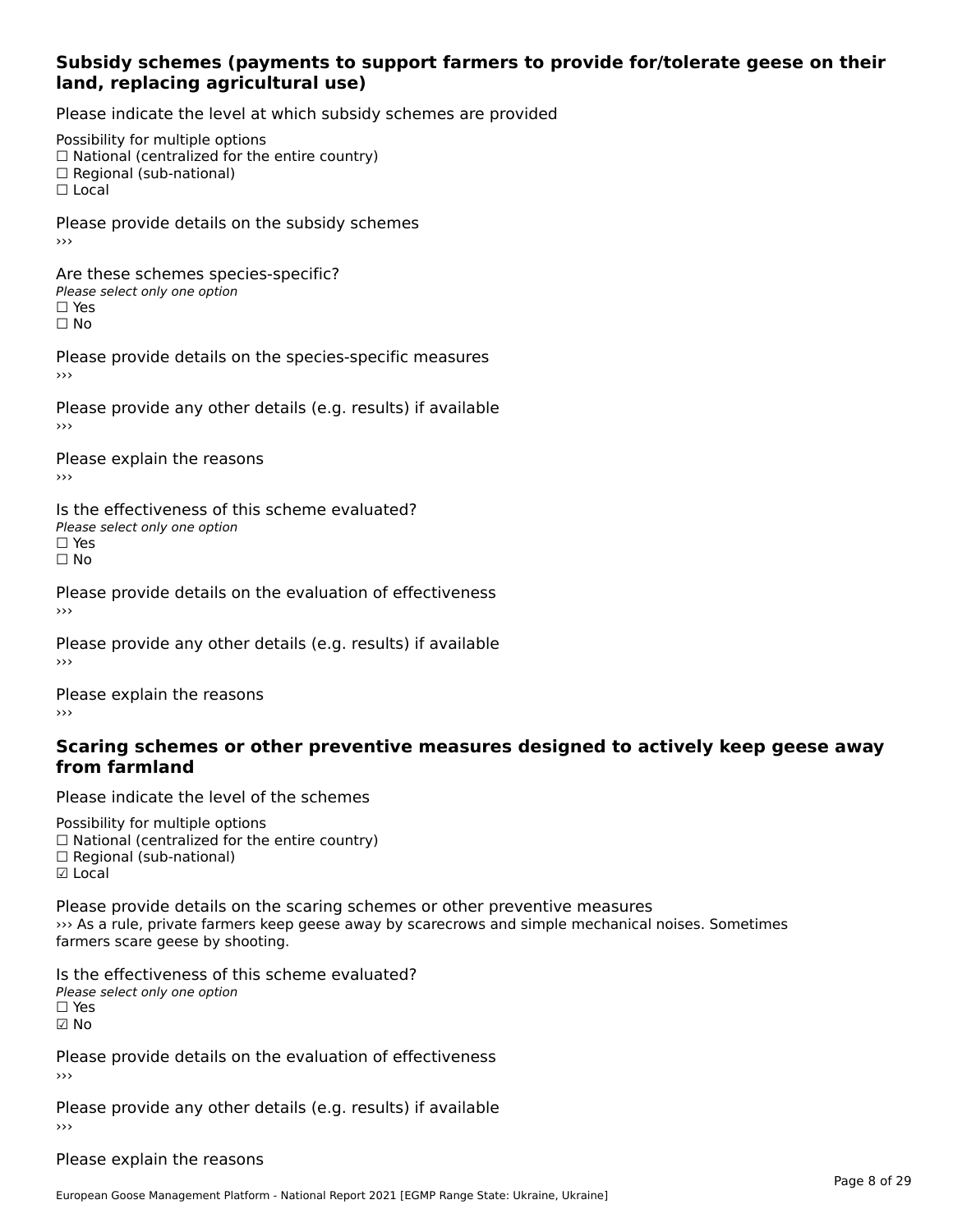››› No special research has been conducted on this issue. Lack of opportunity to finance relevant research.

### **Designation of goose foraging areas (accommodation areas)**

Please provide details on the foraging areas (accommodation areas)

Please indicate at which level the foraging areas are designated

Possibility for multiple options rossibility for multiple options<br>□ National (centralized for the entire country) □ National (centralized io<br>□ Regional (sub-national)

 $\Box$  Local

Is the effectiveness of accommodation areas evaluated?□ CITC CITCCITCITESS OF Q<br>Please select only one option □ Yes<br>□ No

Please provide details on the evaluation of effectiveness

Please provide any other details (e.g. results), if available

Please explain the reasons

#### **Derogation shooting to keep geese away from sensitive crops and to reduce population size**

Please provide species-specific details on the derogation shooting ›››

Please indicate the application level of the derogation shooting

Possibility for multiple options  $\Box$  National (centralized for the entire country)<br> $\Box$  National (centralized for the entire country)  $\Box$  Regional (sub-national) ☐ Local

Is the effectiveness of derogation shooting evaluated? □ CILC CILCCIVENC55 OF O<br>Please select only one option

□ Yes<br>□ No

Please provide details on the evaluation of effectiveness

Please provide any other details (e.g. results), if available

Please explain the reasons

### **Any other management measures taken to alleviate agricultural conflicts**

Please provide details on the management measures that are taken

Please indicate the level of the measures

Possibility for multiple options rossibility for multiple options<br>□ National (centralized for the entire country) □ National (centralized io<br>□ Regional (sub-national) ☐ Local

Are these measures species-specific?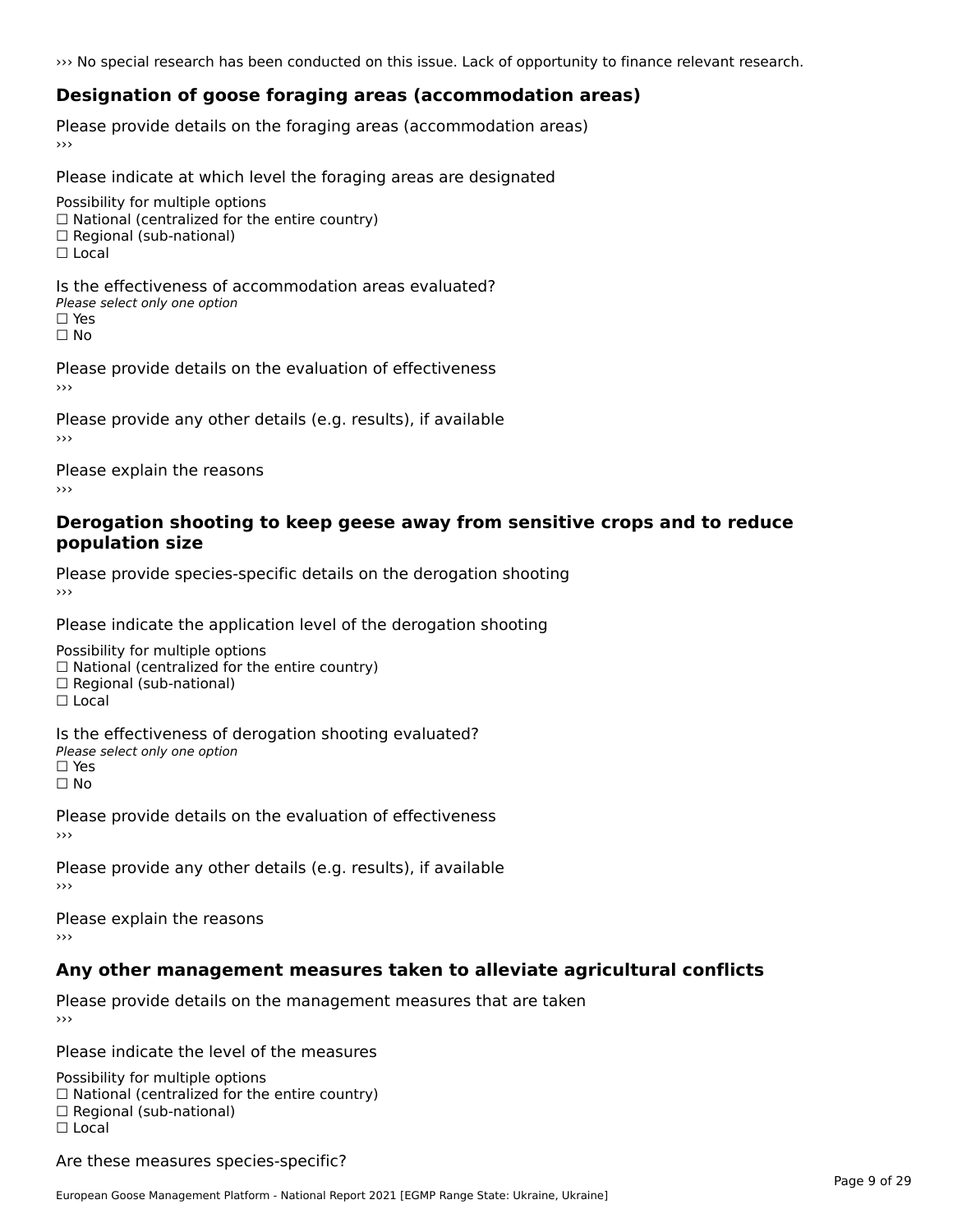Please select only one option □ Yes<br>□ No

Please give details on the species-specific measures

Please provide brief details (attach file or provide weblink)

Please explain the reasons ›››

Is the effectiveness of these measures evaluated?□ CITC CITCCLIVERESS OF C<br>Please select only one option □ Yes<br>□ No

Please provide details on the evaluation of effectiveness

Please provide any other details (e.g. results), if available

Please explain the reasons

II.3. Has your country developed new or adjusted existing legislation to facilitate the implementation of

(TBG ISSMP; PfG ISSMP)

Please select only one option ☐ Yes

☐ The legislation has been reviewed and no need to adjust existing or develop new legislation has been identified ☑ No, but the development of new or adjustment of existing legislation is currently under political discussion ⊠ No, but the development of new or adjustment of existing legislation is currently under political discussion<br>□ No, but the development of new or adjustment of existing legislation is currently under technical discussion □ No, but the development of hew or adjustment of existing regislation is currently under technical discussion<br>□ The legislation has not been reviewed yet for any possible need of adjustment or development of new legislat

Please provide details on the new legislation or the adjustments to existing legislation and the issues addressed

Please attach the legislation

Please indicate if you have used the Guidance on Implementation of AHM through Domestic Legal Regulations (adopted at EGM IWG3)<br>Please select only one option *riease*<br>□ Yes ☐ No

Please explain what other guidance has been used instead

Please provide details

Is there an anticipated date to conclude considerations related to development or adjustment of legislation related to AHM within your country

››› The timing of decisions and changes to the legislation is difficult to predict because of the persistently we rule unling or decisions and changes to<br>complex political process in recent years.

Is there an anticipated date to conclude considerations related to development or adjustment of legislation Fracture to Army within your country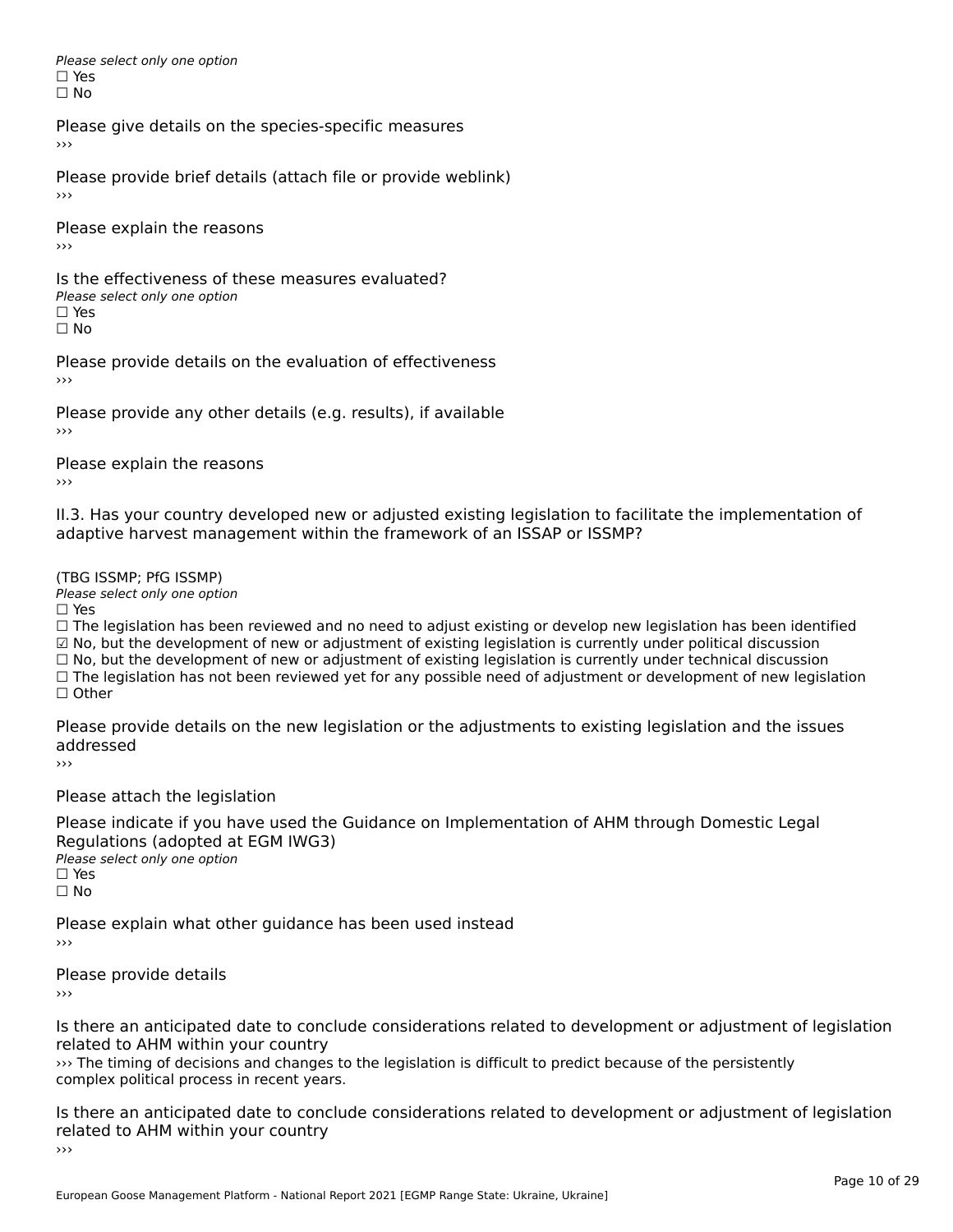#### Please explain the reasons ›››

Please specify

 $\rightarrow$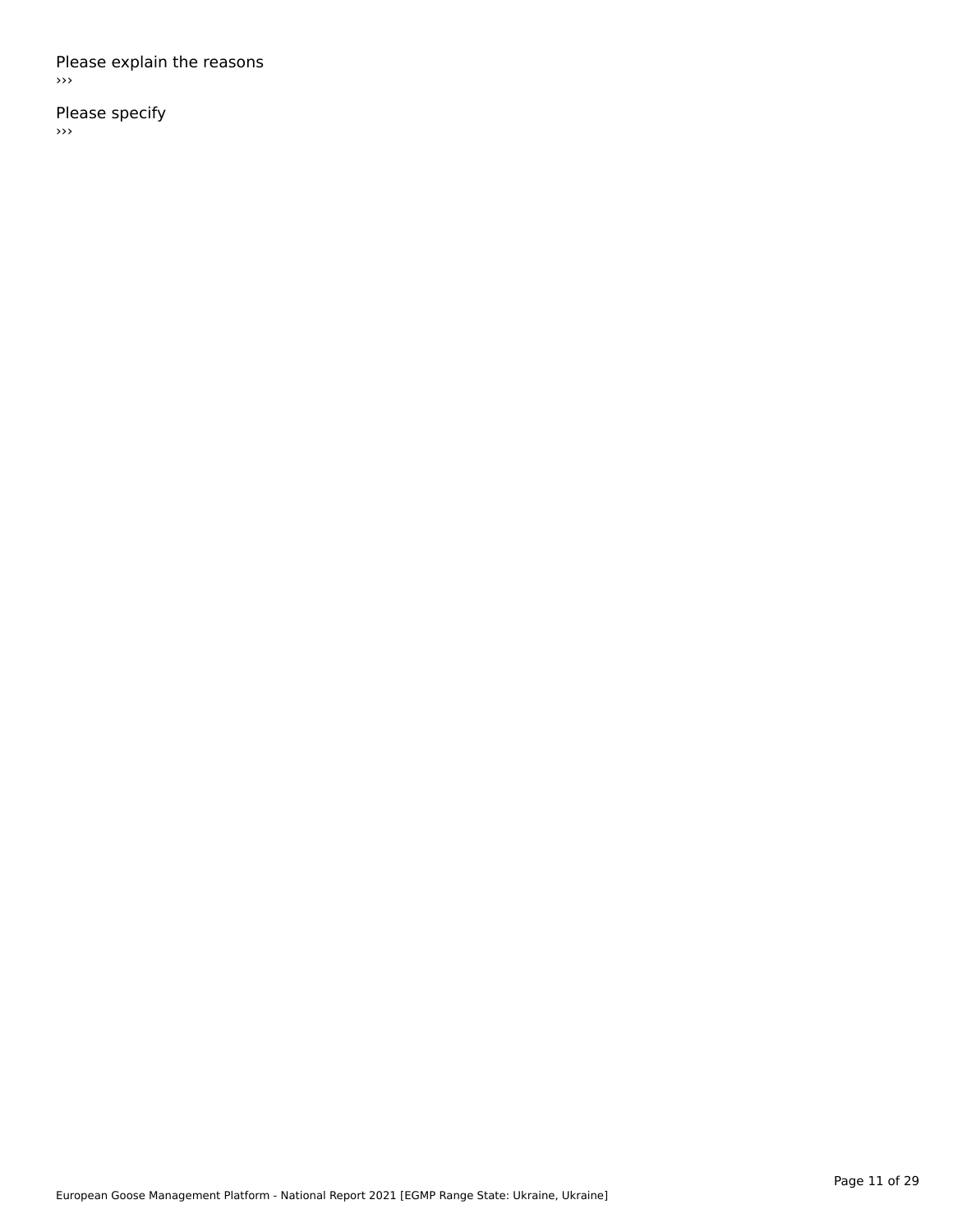### **III. Pink-footed Goose International Species Management Plan (PFG**III. FII<br>ICMAD)

#### **Praticipating Range States: Belgium, Denmark, the Netherlands, Norway**

### **General Implementation**

III.1. Does your country have a national (centralized for the entire country), regional (sub-national) or local

(PfG ISMP, p. 29; Objective II+IV/6) Please select only one option *riease select only one option*<br>□ Yes, adopted and being implemented  $\Box$  res, adopted and being implemented<br> $\Box$  Yes, adopted but not being implemented  $\Box$  A plan(s) is/are being developed ☐ No

Please indicate the level of the plan

Possibility for multiple options rossibility for multiple options<br>□ National (centralized for the entire country) □ National (centralized io<br>□ Regional (sub-national) ☐ Local

#### **National management plan**

Please indicate the date of adoption

**National Management Plan** 

Please indicate by whom the plan was adopted

**National** Management Plan

Please provide details about the implementing agency

**National** Management Plan

Please provide a reference to the plan

**National** Management Plan

Please provide a main contact

**National** Management Plan

Does the management plan/s promote recreational uses such as tourism and hunting?

(PfG ISMP, p. 33, Objective II+IV/6) Please select only one optionPlease select only one option  $\square$  Yes ☐ No

Please provide more details on the activities›››

Please indicate the economic, cultural and other value of the recreational activities at national level

Please explain the reasons ›››

### **Regional management plan**

In case of various management plans, please upload a document or table listing all the management plans, $\frac{1}{2}$  case of various management plans, please uploa including the details required in the sections below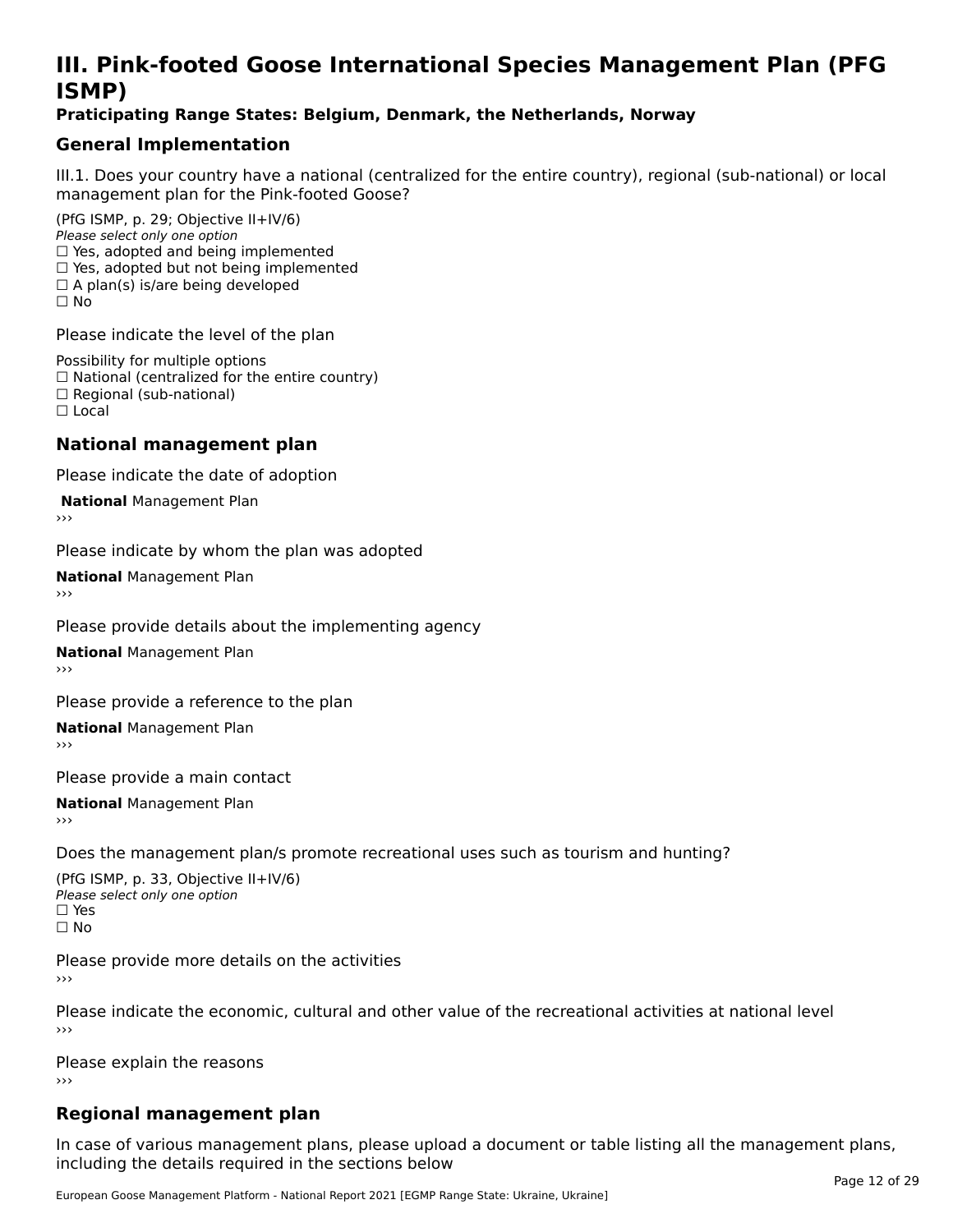›››

Please indicate the region the plan encompasses **Regional** Management Plan Please indicate the date of adoption

**Regional** Management Plan

Please indicate by whom the plan was adopted

**Regional** Management Plan

Please provide details about the implementing agency

**Regional** Management Plan

Please provide a reference to the plan

**Regional** Management Plan

Please provide a main contact

**Regional** Management Plan

Does the management plan promote recreational uses such as tourism and hunting?

(PfG ISMP, p. 33,Objective II+IV/6) ∩∩ וויוכו פון<br>Please select only one option<br>□ Yes □ Yes<br>□ No

Please provide more details on the activities ›››

Please indicate the economic, cultural and other value of the recreational activities at regional level

Please explain the reasons ›››

### **Local management plan**

In case of various management plans, please upload a document or table listing all the management plans, in case or various management plans, please uploa<br>including the details required in the sections below ›››

Please indicate the area the plan encompasses

**Local** Management Plan

Please indicate the date of adoption

**Local** Management Plan›››

Please indicate by whom the plan was adopted

**Local** Management Plan

Please provide details about the implementing agency

**Local** Management Plan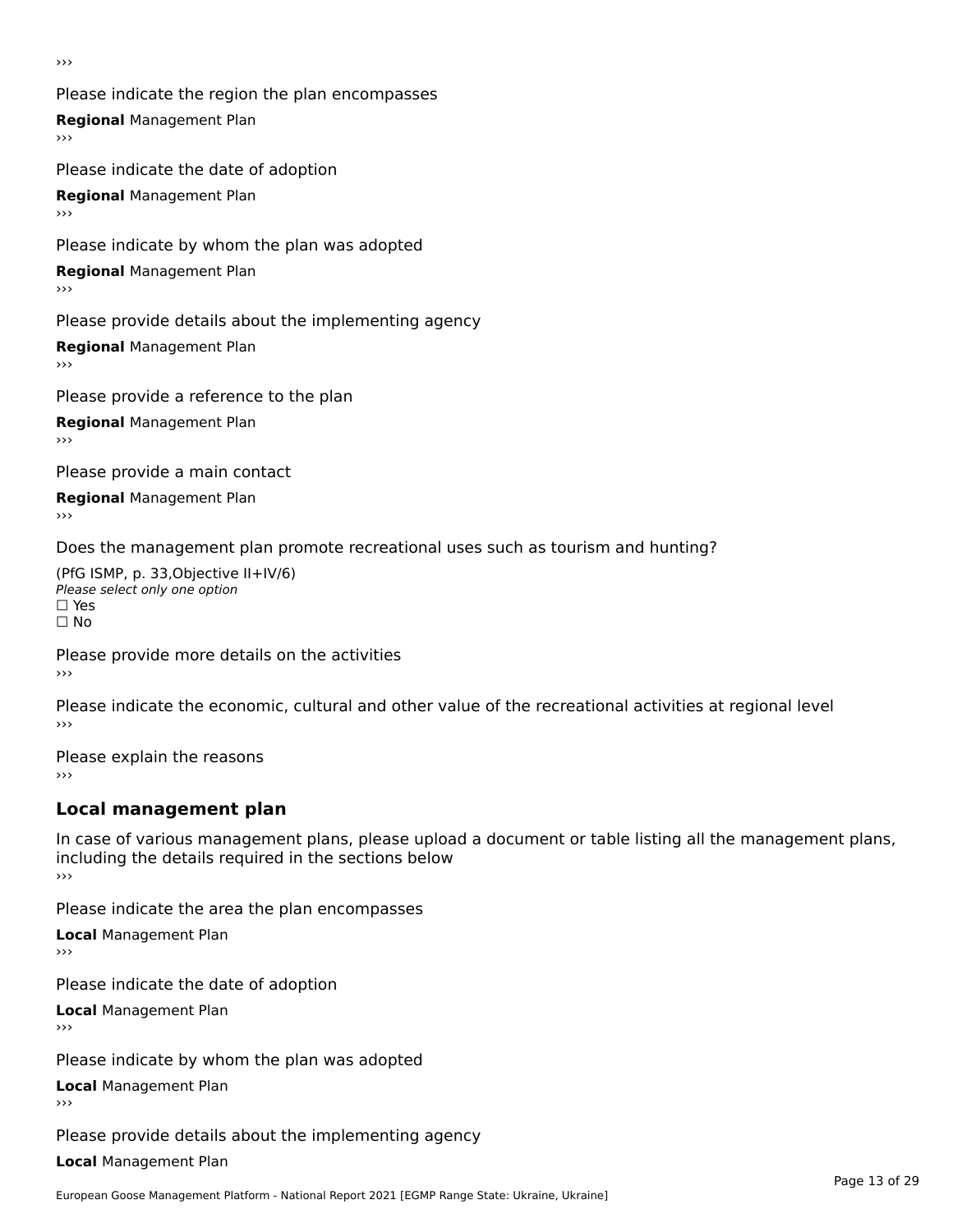›››

#### Please provide a reference to the plan

**Local** Management Plan

Please provide a main contact

**Local** Management Plan

Does the management plan promote recreational uses such as tourism and hunting?

(PfG ISMP, p. 33, Objective II+IV/6) Please select only one option☐ Yes☐ No

Please provide more details on the activities

Please indicate the economic, cultural and other value of the recreational activities at local level

Please explain the reasons ›››

Please indicate the level of the plan ∩ease marcate the lever of the plan<br>□ National (centralized for the entire country) □ National (centralized io<br>□ Regional (sub-national) ☐ Local

#### **National management plan**

Please indicate the date of adoption

National management plan

Please indicate by whom the plan was adopted

National management plan

Please provide details about the implementing agency

National management plan

#### Please provide a reference to the plan

National management plan

Please provide a main contact

National management plan

### **Regional management plan**

Please indicate the region the plan encompasses Regional management plan

Please indicate the date of adoption

Regional management plan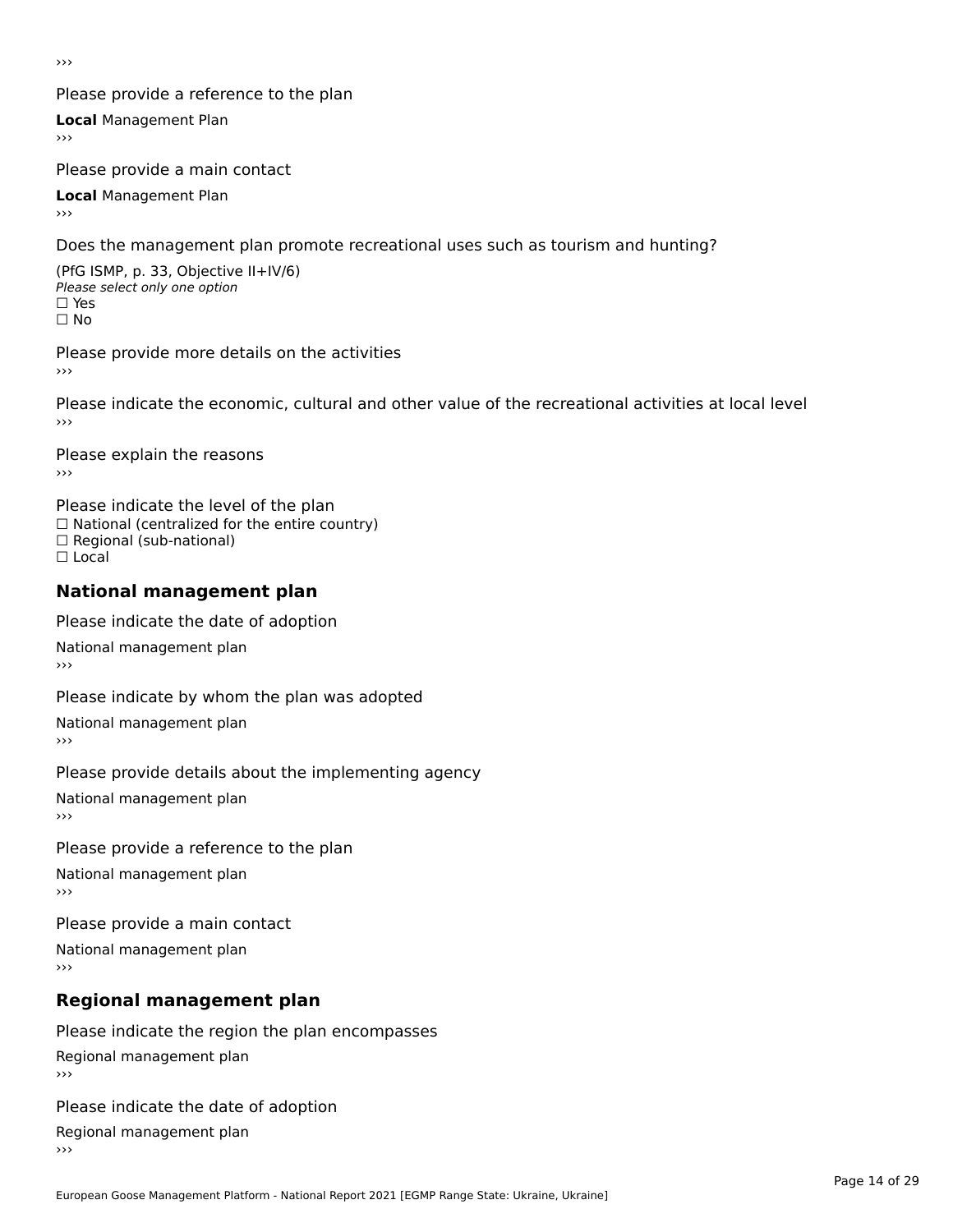#### Please indicate by whom the plan was adopted

Regional management plan

#### Please provide details about the implementing agency

Regional management plan

Please provide a reference to the plan Regional management plan

Please provide a main contact Regional management plan

#### **Local management plan**

Please indicate the area the plan encompasses

Local management plan $\overline{\phantom{a}}$  $\rightarrow$   $>$ 

Please indicate the date of adoption

Local management plan $\overline{v}$ 

Please indicate by whom the plan was adopted Local management plan›››

Please provide details about the implementing agency

Local management plan $\overline{v}$ 

Please provide a reference to the plan

Local management plan›››

Please provide a main contact

Local management plan $\overline{v}$ 

In case of various management plans, please upload a document or table listing all the management plans,in case or various management plans, please upload including the details required in the sections above<br>>>>

Are the management plan/s promoting recreational uses such as tourism and hunting?

(PfG ISMP, p. 33, Objective II+IV/6) Please select only one option☐ Yes☐ No

Please provide more details on the planned activities

Please explain the reasons›››

Please indicate why the plan is not being implemented›››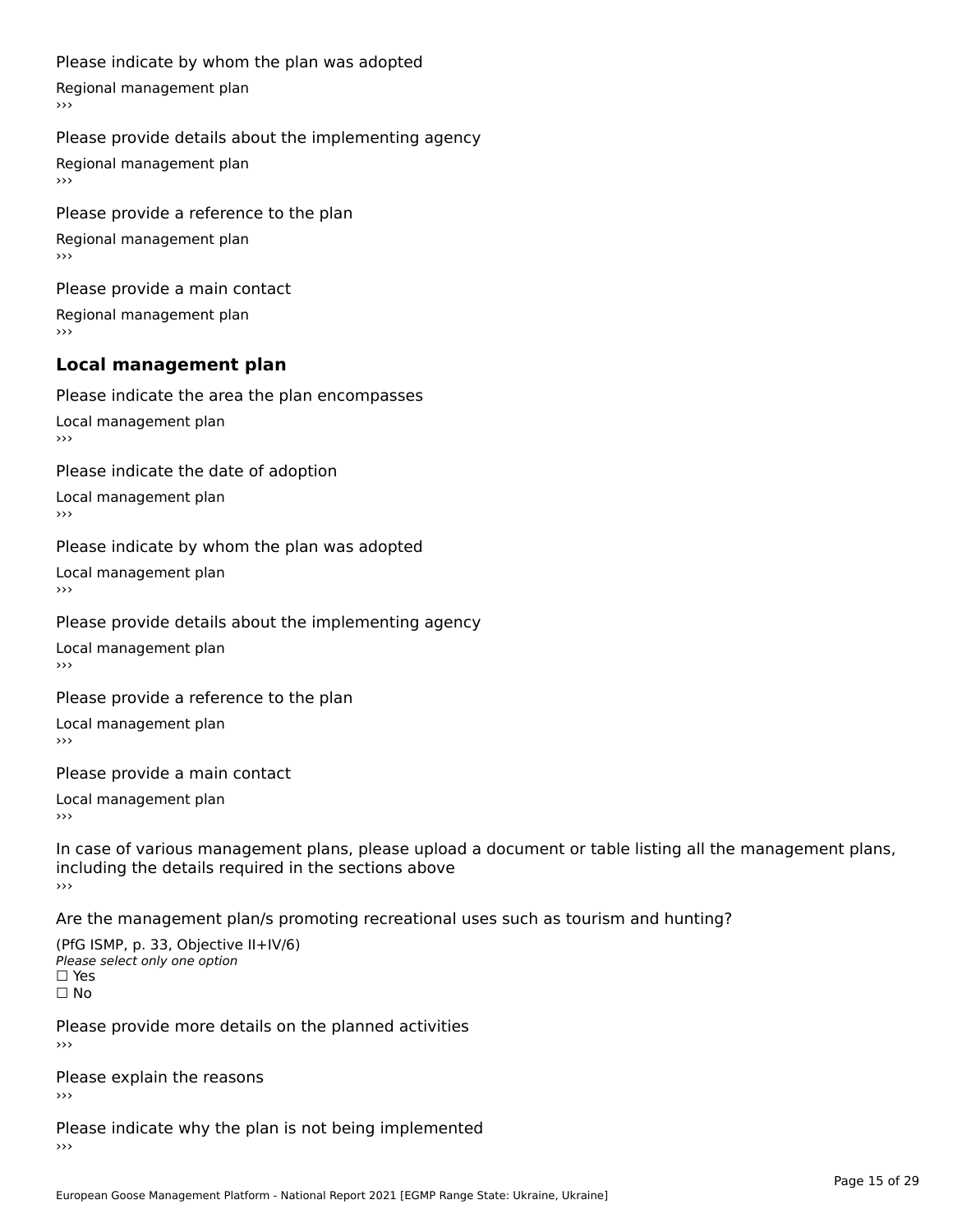Please indicate the timeline for the finalization of the plan›››

Please indicate when it is expected to be adopted

Please indicate the level of the plan(s) (National, regional, local)

Please explain the reasons›››

Field for additional information on management plan/s (optional)

III.2. Has your country established a working group to support the implementation of the PfG ISMP?

(PfG ISMP, p. 29, Objective I+II+II+IV/1)Please select only one option □ Yes, a working group has been established □ Tes, a working group has been established<br>□ The establishment of a working group is under consideration

Please indicate the type of working group that has been established

Possibility for multiple options  $\Box$  National (centralized for the entire country)  $\Box$  Regional (sub-national)  $\Box$  Local

#### **National working group**

Please indicate the date of establishment›››

Please list the working group members and coordinator ›››

Please provide details about the functions of the working group ›››

Please provide a main contact ›››

### **Regional working group**

In case of multiple regional working groups, please upload a document or table listing all the working In case of multiple regional working groups, please upload a<br>groups, including the details required in the sections below ›››

Please indicate the region the working group services ›››

Please indicate the date of establishment ›››

Please list the working group members and coordinator ›››

Please provide details about the functions of the working group ›››

Please provide a main contact ›››

### **Local working group**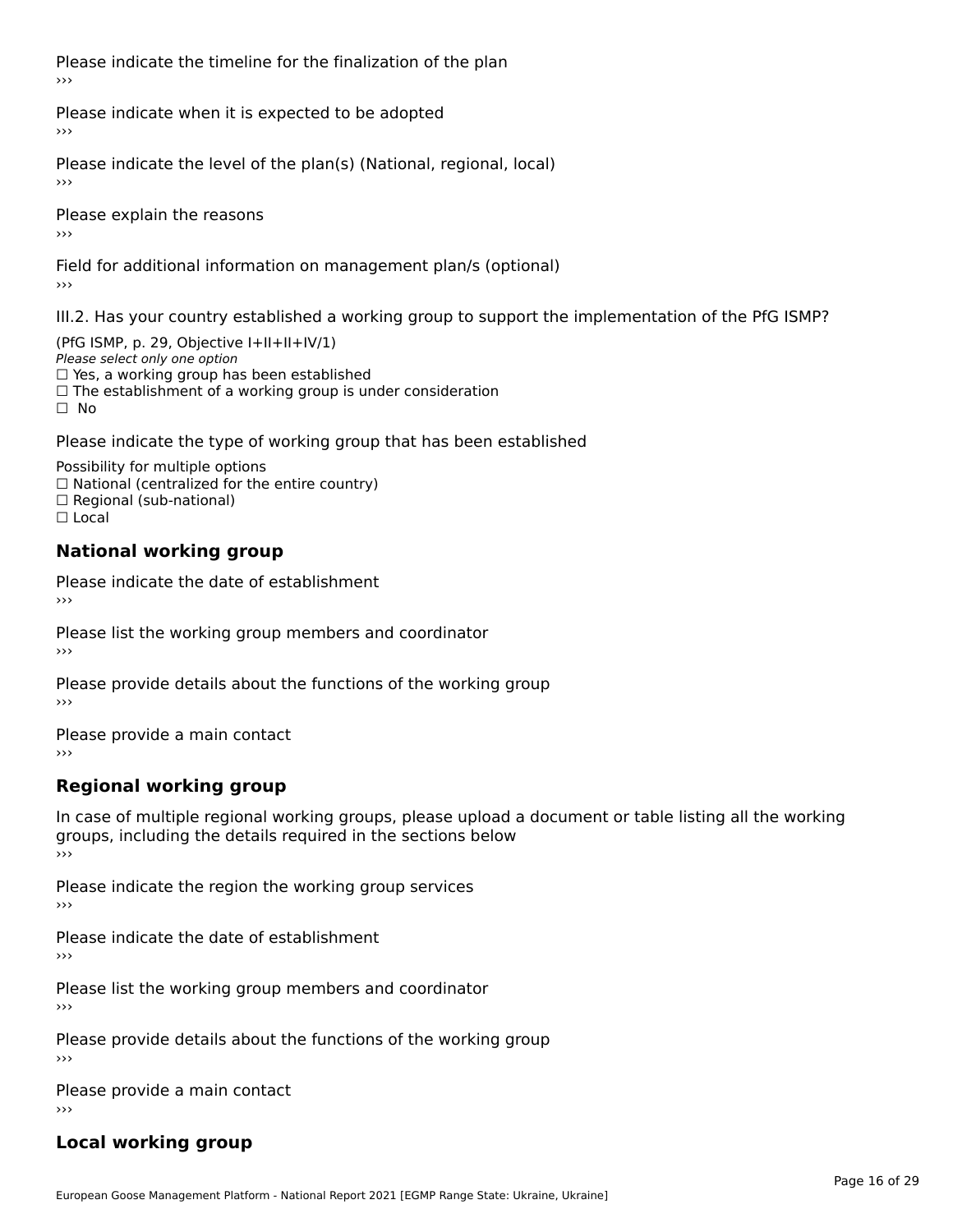In case of multiple local working groups, please upload a document or table listing all the working groups, including the details require in the sections above<br>>>>

Please indicate the area the working group services ›››

Please indicate the date of establishment ›››

Please list the working group members and coordinator ›››

Please provide details about the functions of the working group ›››

Please provide a main contact

›››

Please indicate by when a decision on the establishment will be taken

Please indicate which existing structure or capacity is responsible for the implementation of the PfG ISMP instead

Field for additional information on working group (optional)

#### **Objective I. Maintain a sustainable and stable Pink-footed Goose population and its range**range

III.3. Have key sites for the Pink-footed Goose been identified in your country?

(PfG ISMP, p. 32, Objective I/4)Please select only one option ☐ Yes□ Yes<br>□ No

Please upload an Excel table and include specific information for each site on the following items

- $1 \quad \alpha$
- 2 Site
- 2 Site<br>3 Size (ha)

د حدد una<br>4 Location (decimal geographic coordinates; and separately upload a map indicating roost and main foraging areas 4 Location<br>if possible)

- 5 Main habitat types
- 6 Has this site been afforded appropriate designation status at international levels (e.g. Ramsar site, SPA, etc.)? 6. Bestweetter status
- 6a Designation status<br>6b Date of designation
- 
- 6c Any other relevant information
- 7 Has this site been afforded appropriate protected area status at national levels? 7a Designation status
- 7a Designation status<br>7b Date of designation
- 
- 7c Any other relevant information
- 8 Does a management plan exist that address the conservation requirements of pink-footed geese?
- 8a Provide brief details e.g. about the hunting regulations and other management regimes ›››

Please explain the reasons

III.4. Are measures being taken to restore and/or rehabilitate Pink-footed Geese roosting and/or feeding habitats?

 $(PCI GMP, p. 33, Qb)$  is the I+II/7) Possibility for multiple optionsPossibility for multiple options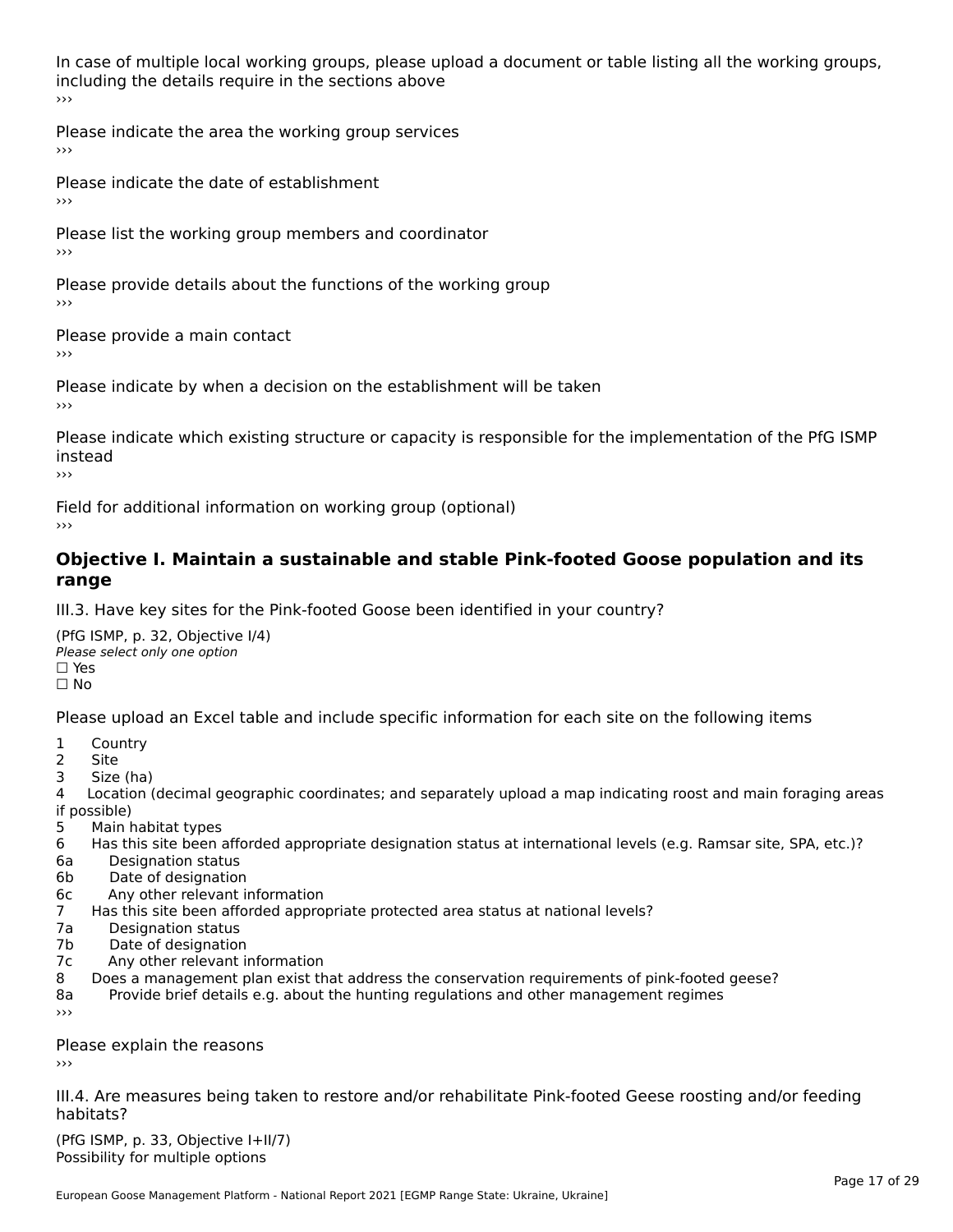☐ In staging areas □ in staging areas<br>□ In the wintering areas ☐ Not relevant

### **In the staging areas**

Please provide brief details, listing sites and measures ›››

#### **In the wintering areas**

Please provide brief details, listing sites and measures ›››

Please explain the reasons

III.5. Has a programme for prevention of Pink-footed Goose breeding on mainland been developed and

(PfG ISMP, p. 31, Objective I+II+II/2)

**[only for Norway]**

Please select only one option riease select only one option<br>□ Yes, the programme is being implemented

 $\Box$  ies, the programme is being implemented to date  $\Box$  Yes, but the programme is not being implemented to date

 $\Box$  No, but a programme is under development

Please provide information on measures taken to date

Please provide results, if available

Please provide brief details on the measures and timeline of the programme›››

Please explain why it has not been implemented

Please provide brief details and expected date of enacting it

Please provide details on any other relevant activities undertaken, if any›››

### **Keep agricultural conflicts to an acceptable level**

III.6. Are agricultural conflicts related to Pink-footed Geese (e.g. crop damage) currently at an acceptable

(PfG ISMP, p. 33, Objective II / 4+5)Please select only one option ☐ Yes☐ No

Please indicate how these conflicts are being addressed

Please indicate how these conflicts are being addressed›››

Please provide further details, as necessary ›››

#### **Objective III. Avoid increase in tundra vegetation degradation on the breeding range**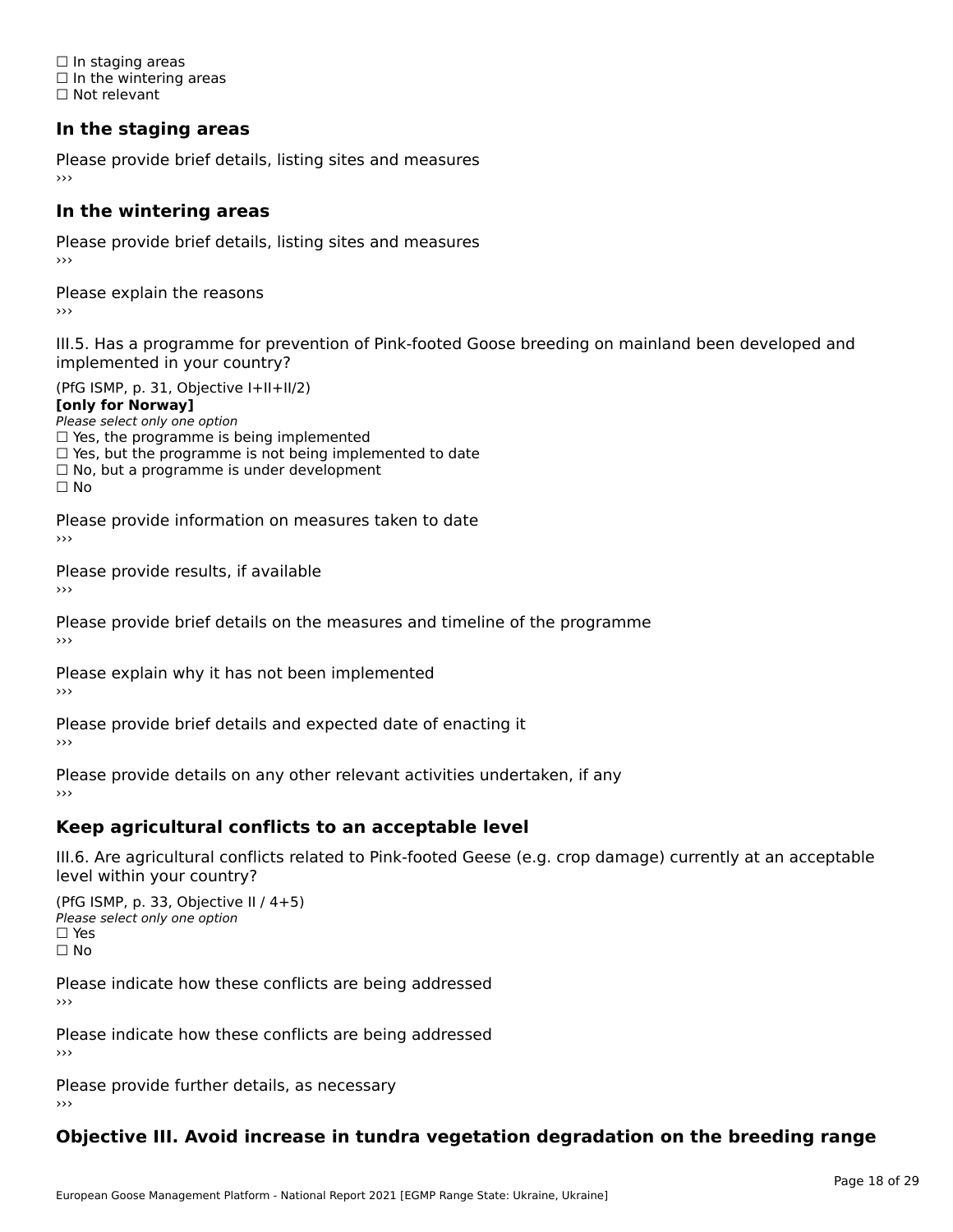III.7. Is the extent of arctic tundra degradation on Svalbard caused by the Pink-footed Goose monitored?

(PfG ISMP, p. 33-34, Objective III /8) **[only for Norway] Please select only one option** □ Yes<br>□ No

Please provide details on the type of monitoring activities (who is conducting them and how they are conducted)›››

Is there an increase in the level of degradation of the arctic tundra? □ CitCre dir increduce in c<br>Please select only one option □ Yes<br>□ No

Please provide any results or evidence

Please provide any results or evidence

Please explain the reasons›››

### **Objective IV. Allow for recreational use that does not jeopardize the population**

III.8. Does your country promote and/or implement (in the past three years) any national or regional (sub $m.0.168$  your country promove and/or miplement (in the past time years) any national or national) hunting-related campaigns, training programmes and/or management activities ?

(PfG ISMP, p. 31, Objective VI/3) **[only Norway and Denmark]** Possibility for multiple options ☐ Wise use hunting practices  $\Box$  wise use numing practices<br> $\Box$  Best practices to reduce crippling rates □ Best practices to reduce crippinig rates<br>□ Self-organization and coordination of local hunting □ Sen-organization and coordination or local nunting<br>□ No campaigns, programmes or activities have been implemented

### **Wise use hunting practices**

Please provide brief details (attach files or provide web links, if available) ›››

### **Best practices to reduce crippling rates**

Please provide brief details (attach files or provide web links, if available)

### **Self-organization and coordination of local hunting**

Please provide brief details (attach files or provide web links, if available)

Please explain the reasons›››

#### **Optionally, please provide any other information related to the implementation of the PfG ISMP**

Please provide further information here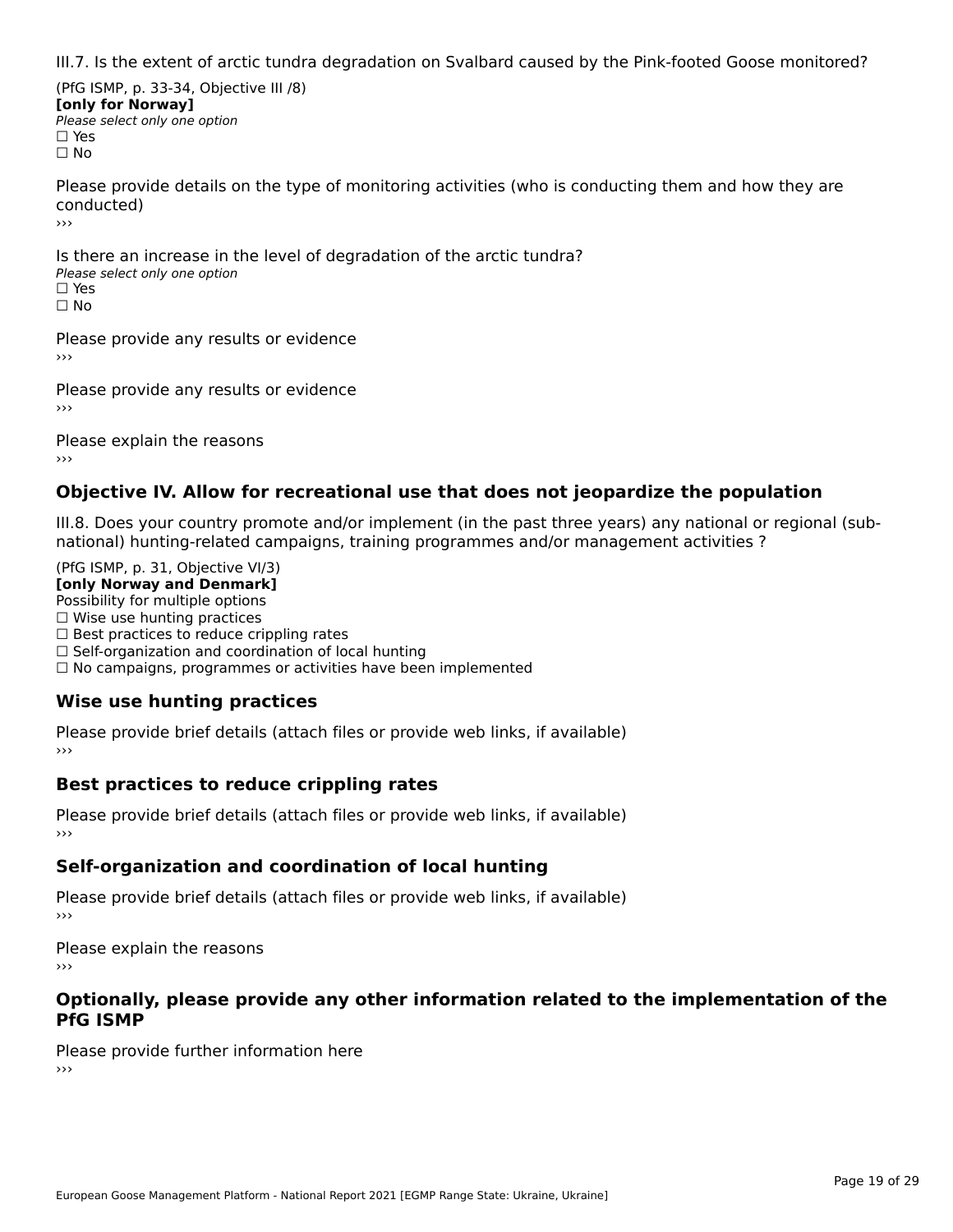#### **IV. Sub-section A: Taiga Bean Goose International Single Species Action Plan (TBG ISSAP) - Eastern 1 Management UnitAction Plan (TBG ISSAP) - Eastern 1 Management Unit**

Participating Range States**: Belarus, Estonia, Germany, Latvia, Ukraine** 

#### **Objective 1. Increase survival rate of adults**

### **Result 1.1 Legal harvest does not jeopardize an increase of adult survival rates**

IV.1. Has your country developed and adopted legislation for the closure of hunting of TBG to allow for TBG to pass before goose hunting is opened?

(activity 1.1.1.1 Workplan for the implementation of non-AHM related actions (2018-2020) agreed at the 3rd EGM IWG meeting in Leeuwarden, the Netherlands in June 2018)

#### **[all Participating Range States]**

Please select only one option ☑ Yes, developed and adopted

☐ Yes, developed but not adopted

 $\Box$  ies, developed but not adopted

Please describe what legislation has been developed

››› Spring hunting is prohibited in Ukraine, allowing Taiga Bean Goose to migrate freely. During the spring www.spinig nunting is prombited in okraine, allowing larga bean Goose to migrate ire<br>migratory period, 2-12 thousand TBG migrate through the northern part of Ukraine.

migratory period, 2-12 thousand TBG migrate through the northern part of OKTallie.<br>During autumn migration and wintering, TBG occurs in small numbers in mixed flocks.

During autumn migration and wintering, 1BG occurs in sinan nun<br>These measures allow TBG to pass before goose hunting season.

The State Forestry Agency developed the Instruction on the inventory of harvested game. Instructions will<br>The State Forestry Agency developed the Instruction on the inventory of harvested game. Instructions will improve the quality of the data about the results of hunting. Due to the adoption of the new Instruction, and improve the quality of the data about the results of hunting. Due to the adoption of the new Instruction, an appropriate information campaign and training will be held.

Please indicate when it was adopted

››› The decision to ban spring hunting was adopted on April 20, 2004, when the Parliament adopted Law No. 1695-IV "On Amendments to the Law of Ukraine" On Hunting Economy and Shooting". Togo-IV On Amendments to the Law of Oxfaine On Hunting Economy and Shooting.<br>The timing of adoption of the Instruction on the inventory of harvested game is difficult to predict because of the persistently complex political process in recent years.

Please indicate how the legislation is enforced

››› The control over the implementation of legislation in the field of hunting is carried out by the territorial authorities of the State Forestry Agency, the State Ecological Inspection, the Ukrainian Society of Hunters and additiontles of the state rolestly Agency, the state Ecological Inspection, the Oxfamilan Society of Hunters<br>Fishermen, users and owners of hunting lands, inspectors of the State Service for the Protection of Nature Reserve Fund.

Please describe what legislation has been developed

Please indicate the timeframe when the legislation is expected to be adopted

Please explain the reasons

#### **IV.2. Please indicate how you are improving the knowledge of the occurrence of TBG on sub-species level in your country**on sub-species level in your country

(activity 1.1.1.2 Workplan for the implementation of non-AHM related actions (2018-2020) agreed at the 3rd EGM IWG meeting in Leeuwarden, the Netherlands in June 2018)

### **[all Participating Range States]**

IV.2.1. Ensuring national monitoring at all known key sites ™ Ensuring nutional<br>Please select only one option **☑ Yes**<br>□ No

Please describe the activities undertaken

››› Unfortunately, there is no special national monitoring system.

Monitoring is carried out in Protected Areas by their staff within the framework of the Program of the Chronicle of Nature, by different scientific organizations, and within the framework of IWC.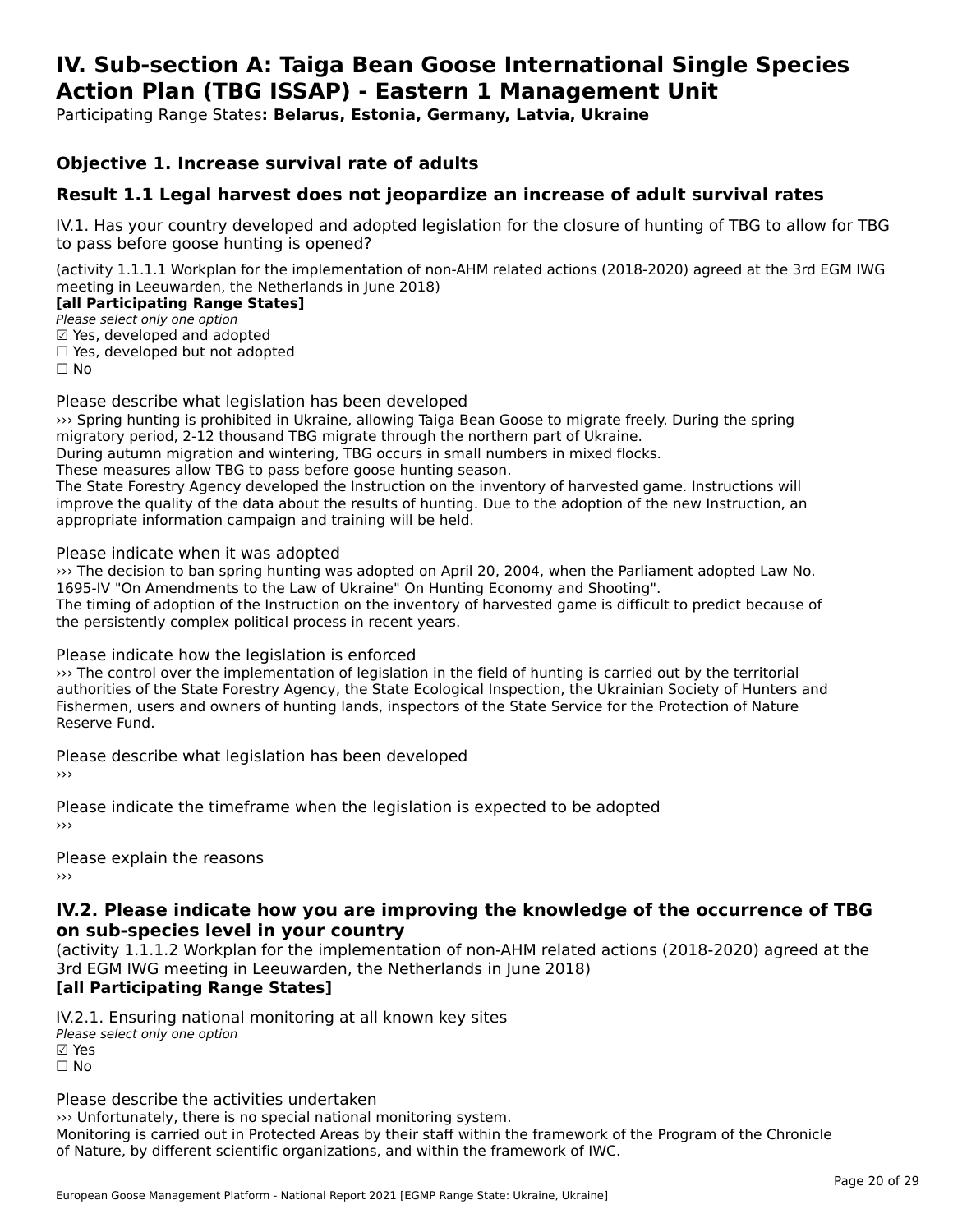Please list the key sites where monitoring activities are being undertaken››› During 2018-2019 years the counts of Bean Goose are conducted: in Danube Biosphere Reserve, Black Sea Biosphere Reserve, National Natural Parks Tuzlovsky Liman, Priazovsky, Meotida located in the Azov-Black Sea region;and National Natural Parks Shatskii, Pripyat-Stokhid, Mezinsky, Desniansky-Starogutsky, nature reserves of and National Natural Parks Shatskil, Pripyat-Stokhid, Mezinsky, Desmanski<br>Cheremsky, Rivne, Drevlyansky located in the northern region of Ukraine; Galytskyi National Natural Park in the western region of Ukraine.

Please provide relevant documents or weblinks

Please explain the reasons

›››

IV.2.2. Providing identification training to people carrying out the monitoring activities Please select only one option ☑ Yes☐ No

Please describe the activities undertaken

ricuse describe the detivities undertaken<br>
Sooklet for hunters on the distinction of species of geese during hunting, which was prepared as part of the Life project on Branta ruficollis, and other information materials prepared in previous years were disseminated during a seminar for Ramsar site managers in February 2021.

Please provide relevant identification materials or weblinks, if available ››› https://drive.google.com/file/d/1PNzN7AY7lXD0-X4yJMyP0N4LVe2BcNiR/view?usp=sharing https://drive.google.com/file/d/1Ewui2rLUjMBzeYmEHVtLir8I\_ruzav3R/view?usp=sharinghttps://drive.google.com/file/d/1shJwwQKcbmsIAYirdct4I2AtEINjzXdQ/view?usp=sharing

You have attached the following documents to this answer.

Гуменник\_міграція.pptx [tbg\\_bird\\_guide\\_ukrainian](http://aewa-ort.ort-production.linode.unep-wcmc.org/answers/3147227/documents/2417).pdf

<u>- эли дана саманнами</u><br>[Буклет-охотника-укр.pdf](http://aewa-ort.ort-production.linode.unep-wcmc.org/answers/3147227/documents/2416)

<u>- ушлого околницату природ</u><br>Анкета иллюстрации.pdf

Please explain the reasons

IV.2.3. Providing equipment to people carrying out the monitoring activities

Please select only one option ☐ Yes

☑ No

Please describe the activities undertaken›››

Please provide relevant documents or weblinks

Please explain the reasons

IV.2.4. Carrying out a satellite/GPS tagging project on TBG in the wintering/staging areas Please select only one option ☐ Yes

☑ No

Please describe the activities undertaken

Please provide relevant documents or weblinks ›››

Please explain the reasons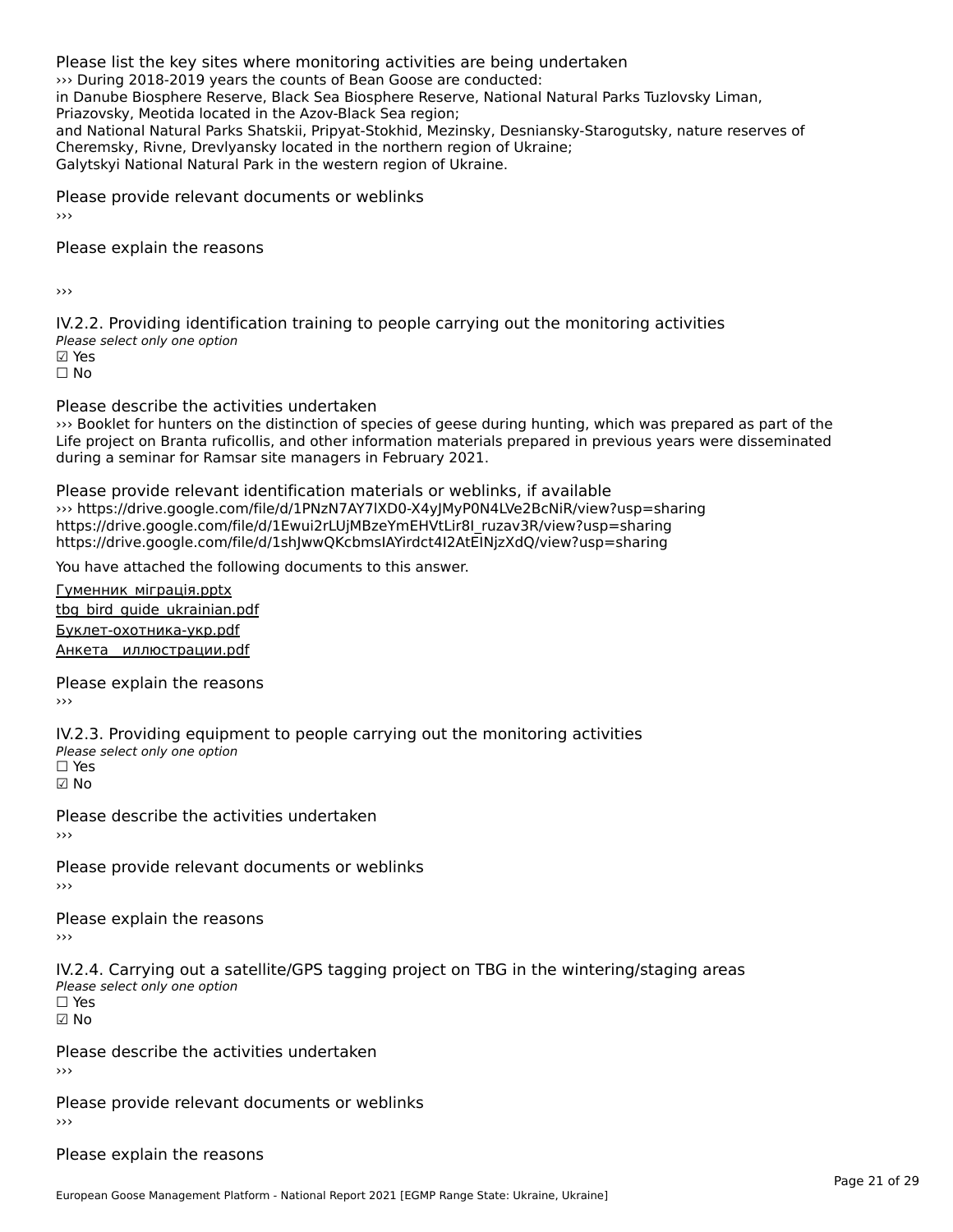›››

IV.2.5. Any other relevant activities Please select only one option ☐ Yes☑ No

Please describe the activities undertaken

›››

Please provide relevant documents or weblinks ›››

### **Result 1.2 Illegal harvest is reduced to non-significant levels**

IV.3. Does your country implement an awareness-raising campaign for hunters to complement necessary rv.5. Does your courr<br>legislation changes?

(activity 1.2.2.1 Workplan for the implementation of non-AHM related actions (2018-2020) agreed at the 3rd EGM IWG meeting in Leeuwarden, the Netherlands in June 2018)

**[Only for Belarus and Ukraine]**

Please select only one option

*riease select only one option*<br>മ Yes, an awareness-raising campaign is being implemented

□ Tes, an awareness-raising campaign is being implemented<br>□ No, but an awareness-raising campaign is under development

Please indicate who is involved in the implementation (e.g. national NGOs, research institutes, etc.) ››› The staff of forestry and hunters organisations and Protected Areas administrations.

Please provide brief details about the activities that are being implemented ››› The educational illustrated materials and related instructions were widely distributed among the target audience.Partially information is distributed through social media.

Please provide a weblink or upload more information on the campaign

Does the campaign include guidance on identification of grey geese? **DOCS** the campaign mer ☑ No

You have attached the following documents to this answer.

[Анкета\\_\\_иллюстрации.pdf](http://aewa-ort.ort-production.linode.unep-wcmc.org/answers/2846887/documents/1788)

Please upload identification guides and provide weblinks

Please provide further information, if available

Please explain the reasons

Please indicate who is in charge of developing the campaigns

Please provide information on when the development is expected to be finalized

Please indicate when the implementation of the campaign is envisaged to start ›››

Please provide reasons why an awareness-raising campaign is not in place

IV.4. Has special publication on the occurrence of the Taiga Bean Goose been produced and disseminated?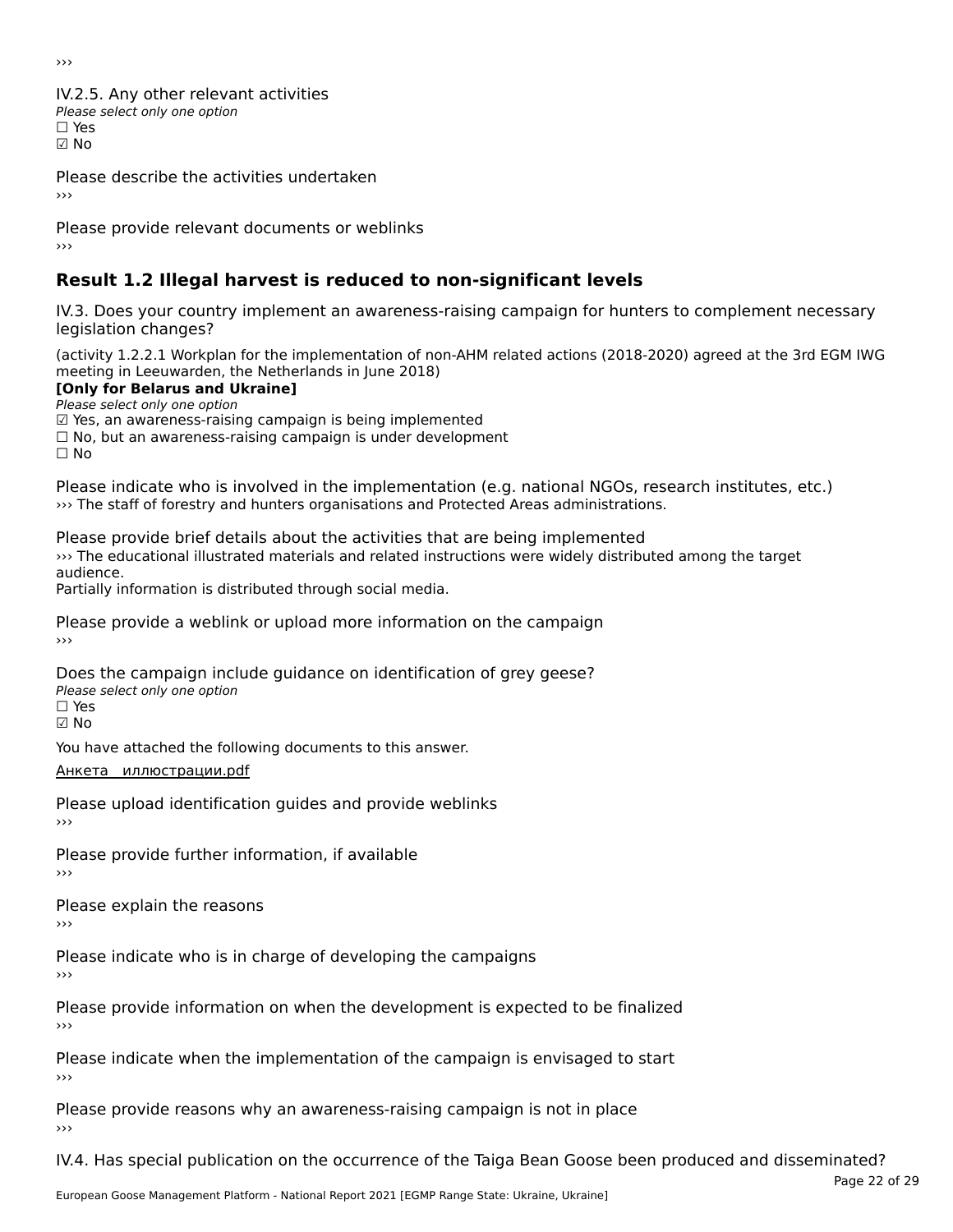(activity 1.2.2.2 Workplan for the implementation of non-AHM related actions (2018-2020) agreed at the 3rd EGM IWG meeting in Leeuwarden, the Netherlands in June 2018)

#### **[Only for Ukraine]**[Only for Ukraine]

**LOTTLY TOT ONTAILLET**<br>Please select only one option *Please select only one option*<br>□ Yes produced and disseminated  $\Box$  ies produced and disseminate<br> $\Box$  Yes, currently being produced ☑ No

Please provide details on dissemination, upload publication or provide weblink

Please provide details on the timeframe›››

Please indicate who is in charge of producing the publication

Please provide details on the dissemination plans›››

Please explain the reasons

››› An article with a review of the results of studies on the migration of geeses through the territory of Ukraine was published in 2009. was published in 2009.<br>The new publication on the occurrence of the Taiga Bean Goose is under preparation.

### **Other objectives and results as decided by the EGM IWG**

### **Reducing Taiga Bean Goose crippling**

IV.5. Have you undertaken any activities to reduce TBG crippling rates?

(activity agreed at the 1st EGM IWG meeting in Kristianstad, Sweden in December 2016)

**[all Participating Range States] Law Tarticipating Range**<br>Please select only one option □ Yes<br>□ No ☑ Not applicable

Please provide details on the activities

Please explain the reasons

Please explain the reasons›››

### **Raising identification skills and awareness amongst hunters**

IV.6. Have training programmes to develop identification skills amongst hunters been organized by nationalrv.o. riave training pro<br>hunting associations?

(activity agreed at the 1st EGM IWG meeting in Kristianstad, Sweden in December 2016) **[all Participating Range States]**

[all Participating Range States] **Law Tarticipating Range**<br>Please select only one option □ Yes<br>☑ No ☐ Not applicable

Please provide more information on the training programmes

Have the training programmes been developed in cooperation with BirdLife partners and other

⊂onservation NGOS.<br>Please select only one option □ Yes<br>□ No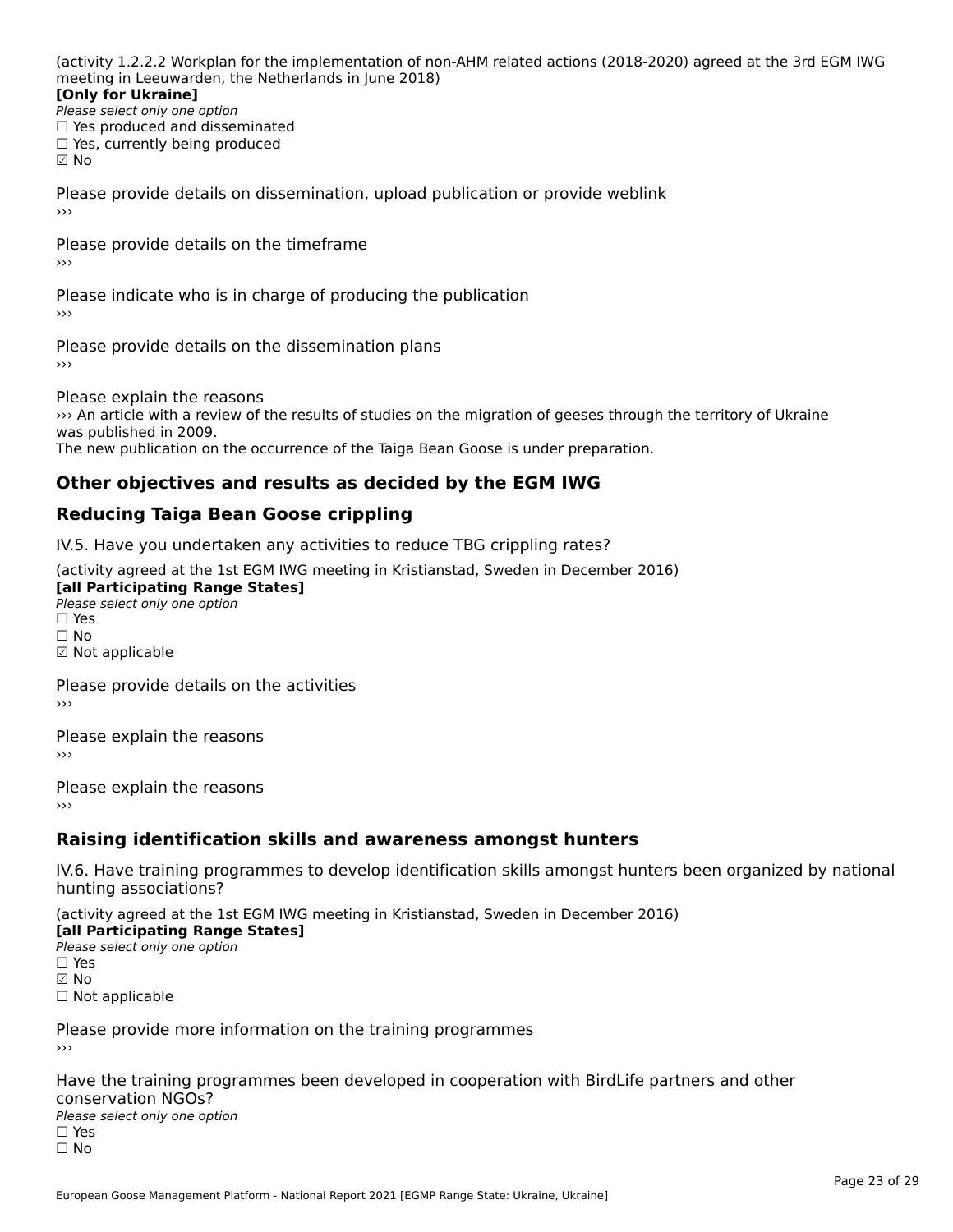Please provide a list of cooperating partners ›››

Please provide more information of detailed activities with partners

Please upload any relevant materials  $\rightarrow$   $>$ 

Please provide weblinks ›››

Please explain the reasons ، ا<br><<

Please explain the reasons  $\rightarrow$   $>$ 

Please explain the reasons ، ا<br><<

#### **Optionally, please provide any other information related to the implementation of the TBG ISSAP**

Please provide information here ›››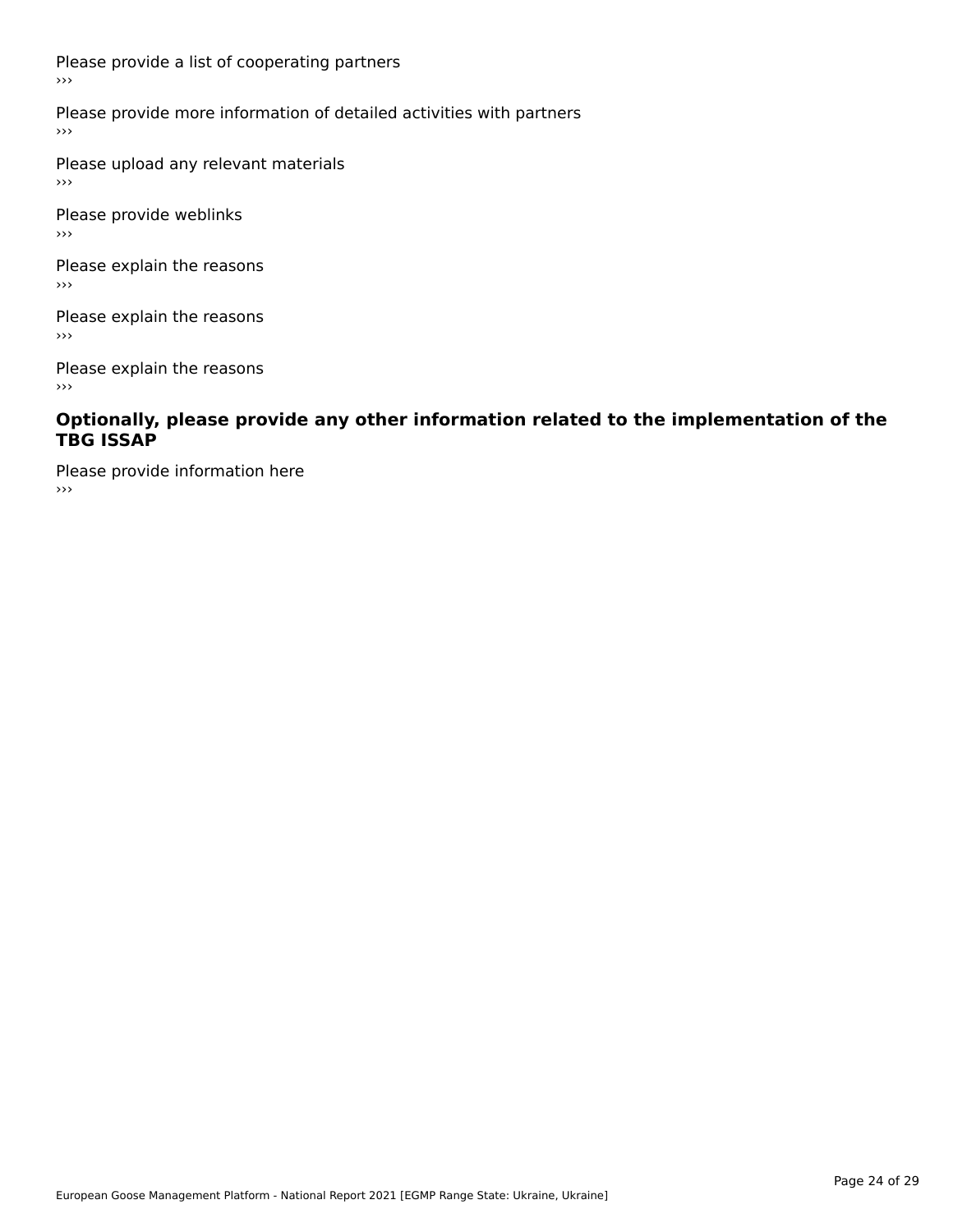### **V. Sub-section B: Taiga Bean Goose International Single SpeciesAction Plan (TBG ISSAP) - Western and Central Management Units**

Participating Range States: **Denmark**, **Finland**, **Norway, Sweden**, **UK**

### **Objective 1 Increase survival rate of adults**

### **Result 1.2 Illegal harvest is reduced to non-significant levels**

V.1. Is TBG shooting investigated in north-east Jutland and Zealand?

(activity 1.2.2.1 Workplan for the implementation of non-AHM related actions (2018-2020) agreed at the 3rd EGM IWG meeting in Leeuwarden, the Netherlands in June 2018) **[Only for Denmark]** 

**□ Please select only one option** □ Yes<br>□ No

Please indicate what activities have been undertaken›››

Please provide results, relevant publications and weblinks ›››

Please explain the reasons›››

#### **Result 1.3: Impact of huntable native predators in breeding and moulting areas is reduced**

V.2. Are annual campaigns undertaken amongst hunters in the breeding areas to strengthen fox v.z. Are annual campaigns und<br>management in your country?

(activity 1.3.1.1 Biannual Taiga Bean Goose implementation plan agreed at the 1st EGM IWG meeting in Kristianstad, Sweden in December 2016)

**[Only for Finland]** Please select only one optionriease<br>□ Yes □ Yes<br>□ No

Please list the areas where the campaigns are being undertaken

Please list the hunting associations involved

Please provide any other relevant details and weblinks ›››

Please explain the reasons

V.3. Has fox management in northernmost Finland been further strengthened by the Finnish Wildlife v.5. Has fox management in northernmost F<br>Agency and the Forestry and Parks Service?

(activity 1.3.1.2 Biannual Taiga Bean Goose implementation plan agreed at the 1st EGM IWG meeting in Kristianstad, Sweden in December 2016) Sweden in December 2016)

[Only for Finland]

**Please select only one option** □ Yes<br>□ No

Please explain what activities have taken place

Please provide results, relevant publications and weblinks ›››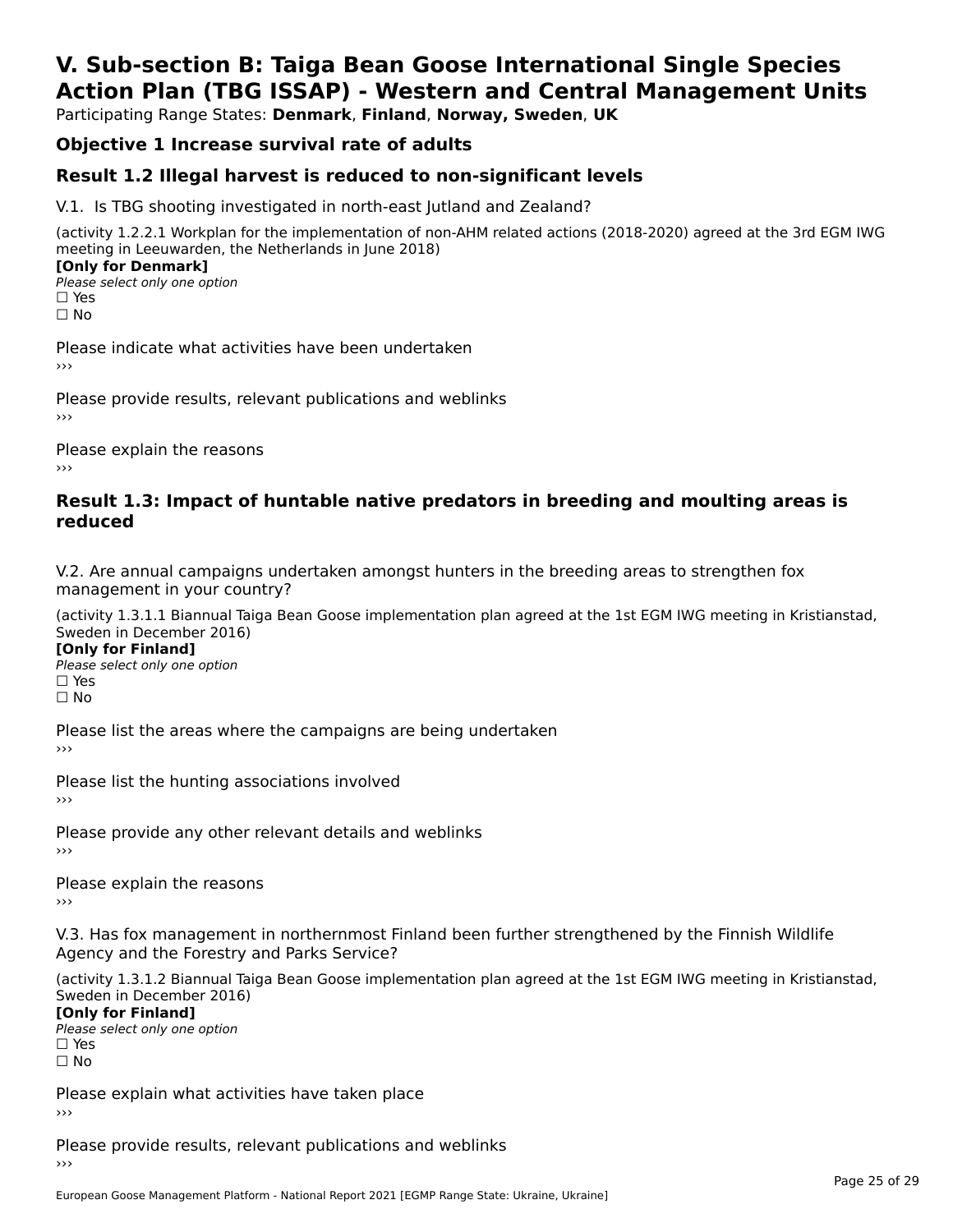### **Result 1.4: Impact of alien predators in breeding and moulting areas is reduced**

V.4. Does your country implement programmes for the eradication of the raccoon dog?

(activity 1.4.1.1 Workplan for the implementation of non-AHM related actions (2018-2020) agreed at the 3rd EGM IWG meeting in Leeuwarden, the Netherlands in June 2018) **[Only for Finland and Sweden]**

**Please select only one option** 

□ Yes<br>□ No

Please provide details about the eradication programme(s) (scope, implementing entities, etc.)

Please provide details on the effectiveness of the programmes

Please provide an update on the current status of the raccoon dog

Please explain the reasons

### **Objective 2. Increase reproductive rates**

### **Result 2.2: Intraspecific competition in spring staging areas is reduced**

V.5. Please provide updates on the implementation of the "fields for geese" programme

(activity 2.2.1.1 Workplan for the implementation of non-AHM related actions (2018-2020) agreed at the 3rd EGM IWG meeting in Leeuwarden, the Netherlands in June 2018) <u>Iony</u> ioi swedenj

V.6. Please provide information on the continuation and implementation of the "unharvested-fields-forbirds" programme (within the Common Agricultural Policy)birds" programme (within the Common Agricultural Policy)

(activity 2.2.1.2 and 2.2.1.3) **CONDUCTS**<br> **[Only for Finland]** 

#### **Objective 3. Stop ongoing loss, fragmentation and degradation of habitats, and restore lost, fragmented and degraded habitats**

#### **Result 3.1: Impact of forestry works is reduced**

V.7. Have working models been developed for wildlife-friendly forest management?

(activity 3.1.1.1 Workplan for the implementation of non-AHM related actions (2018-2020) agreed at the 3rd EGM IWG

#### **[Only for Finland]**

**Please select only one option** □ Yes<br>□ No

Please provide details on the working models developed›››

Are these models being implemented? ∩ne enese moders being<br>Please select only one option □ Yes<br>□ No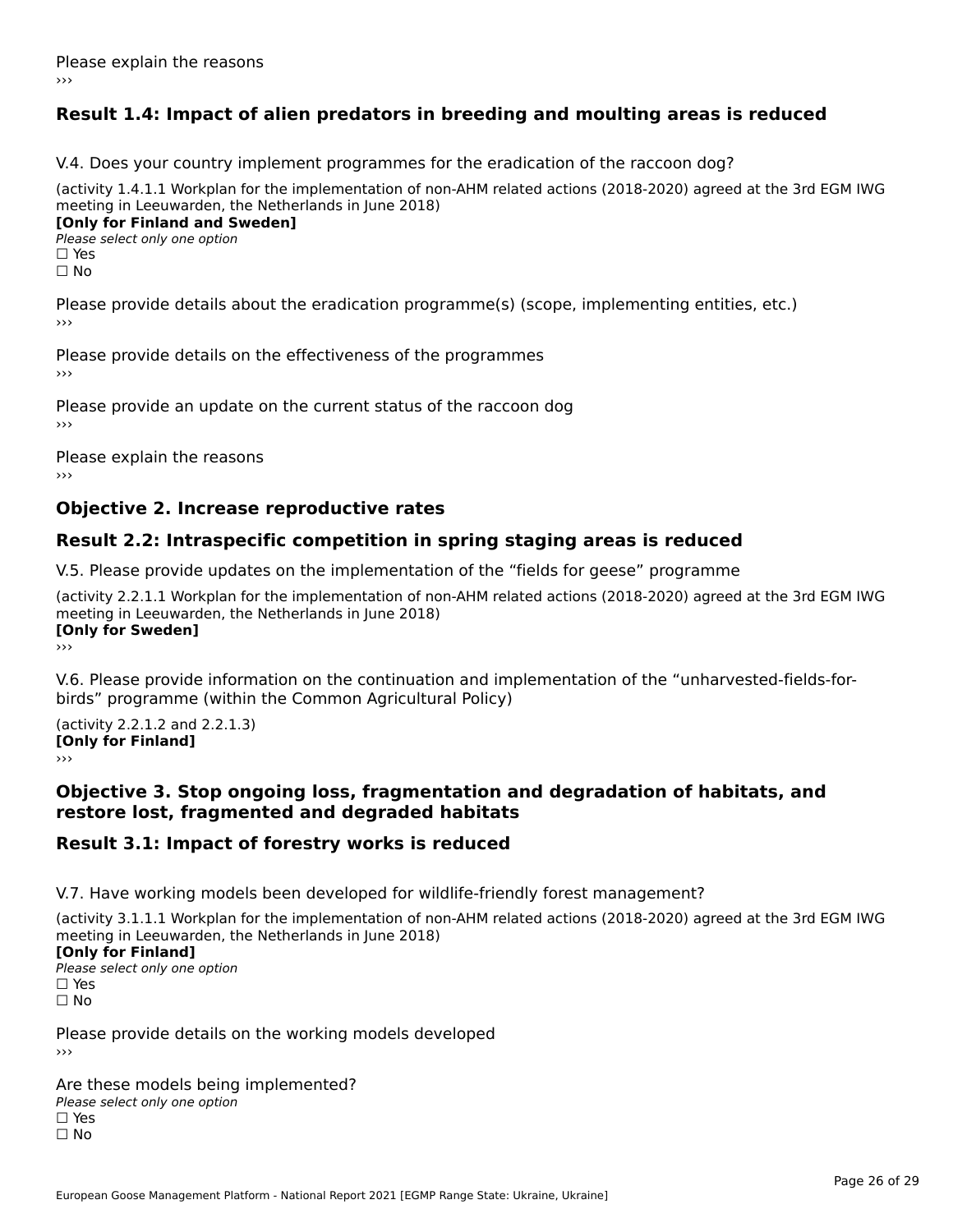Please provide more information on the progress

Have these models been promoted to reach forest owners? ∩ave these models bee<br>Please select only one option □ Yes<br>□ No

Please provide more information›››

Please explain the reasons ›››

Have these models been promoted to reach forest corporations? ∩ave these models bee<br>Please select only one option □ Yes<br>□ No

Please provide more information›››

Please explain the reasons ›››

Please explain the reasons›››

Please explain the reasons›››

V.8. Please indicate the implementation progress to reach the annual goals for mire restoration

(activity 3.1.2.1 Workplan for the implementation of non-AHM related actions (2018-2020) agreed at the 3rd EGM IWG meeting in Leeuwarden, the Netherlands in June 2018) **[all Participating Range States]** ›››

**Result 3.3: Breeding, staging and wintering habitats are not further lost due to oil andgas or renewable energy developments**gas or renewable energy developments

V.9. Are you monitoring the collision risk posed by renewable energy developments to TBG close to the

Special Protection Areas, identified as their important wintering sites? (activity 3.3.1.1 Workplan for the implementation of non-AHM related actions (2018-2020) agreed at the 3rd EGM IWG

**[only for Denmark and other Range States as applicable]**

**Please select only one option** □ Yes<br>□ No

Please provide information on the relevant actions that have been undertaken ›››

Please provide any results, if available

Please explain the reasons

### **Result 3.4: Impact of agriculture on natural Taiga Bean Goose habitats is minimized**

V.10. Has the area of managed coastal grasslands under the Common Agricultural Policy (CAP) increased in

(activity 3.4.1.1 Workplan for the implementation of non-AHM related actions (2018-2020) agreed at the 3rd EGM IWG meeting in Leeuwarden, the Netherlands in June 2018) **[only for Finland]**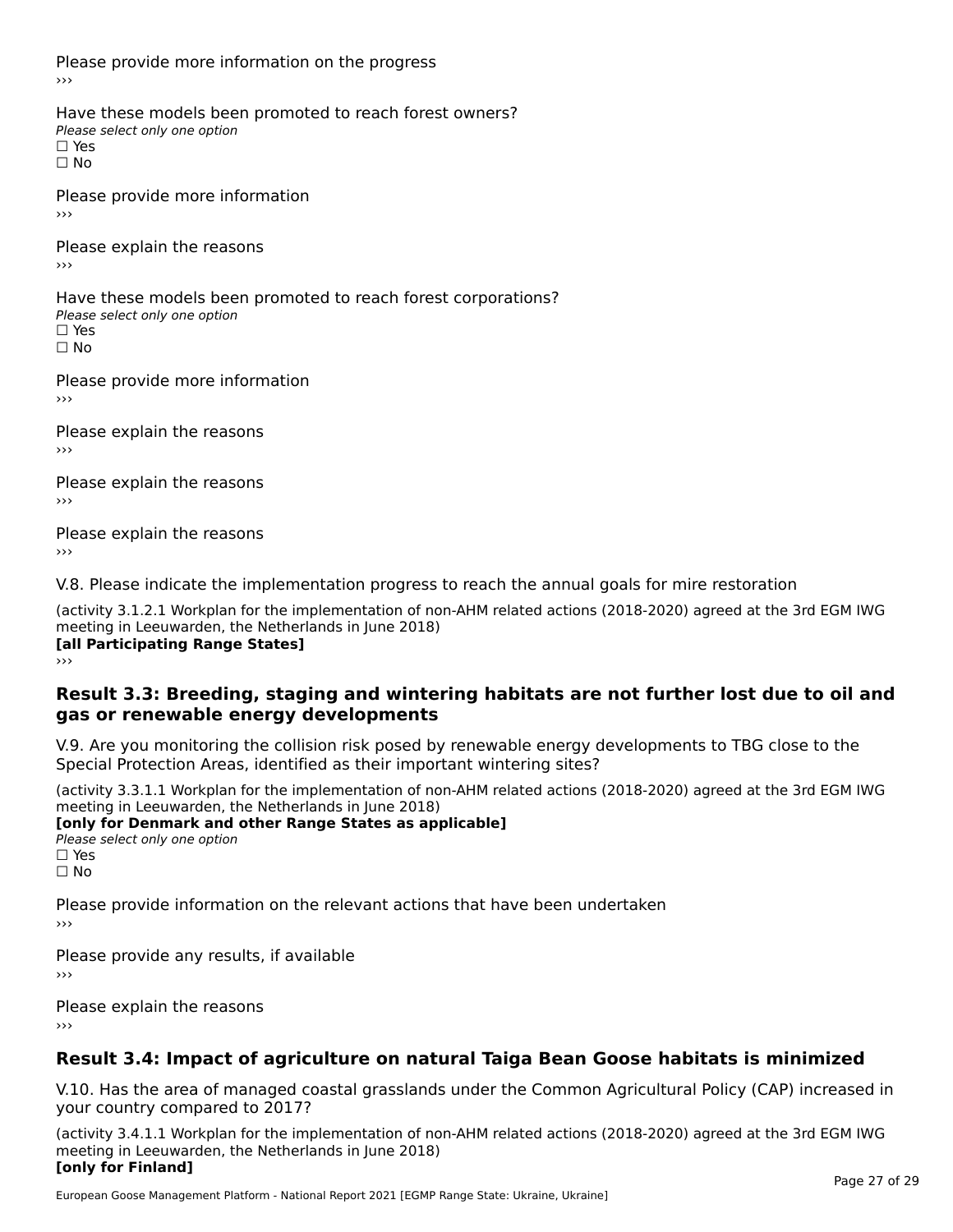Please select only one option □ Yes<br>□ No

Please indicate the size of the total area

›››

Please indicate the additional area managed since the beginning of 2017

Please describe the activities undertaken on grassland management ›››

Please upload relevant documentation and provide weblinks

Please explain the reasons

### **Other objectives and results as decided by the EGM IWG**

#### **Review factors possibly contributing to rapid declines in eastern England andimplement appropriate management responses**implement appropriate management responses

V.11. Have possible factors causing population declines in eastern England been reviewed?

(activity 3.4.2. Workplan for the implementation of non-AHM related actions (2018-2020) agreed at the 3rd EGM IWGmeeting in Leeuwarden, the Netherlands in June 2018) meeting in Leeuwarden, the Netherlands in June 2018)<br>**[only for UK]** 

**∐omy for OR**<br>Please select only one option □ Yes<br>□ No

Please describe those factors and provide further information as available

Are appropriate management responses to these factors being implemented? Please select only one option ים<br>⊡ No

Please provide information on the activities implemented ›››

Please provide information about the main achievements and results›››

Please explain the reasons›››

Please explain the reasons ›››

### **Reducing Taiga Bean Goose crippling**

V.12. Have you undertaken any activities in the past three years to reduce TBG crippling rates?

(activity agreed at the 1st EGM IWG meeting in Kristianstad, Sweden in December 2016) **[all Participating Range States]**

[all Participating Range States] Please select only one option☐ Yesים<br>⊡ No □ Not applicable

Please provide details on the activities››› $\rightarrow$   $>$